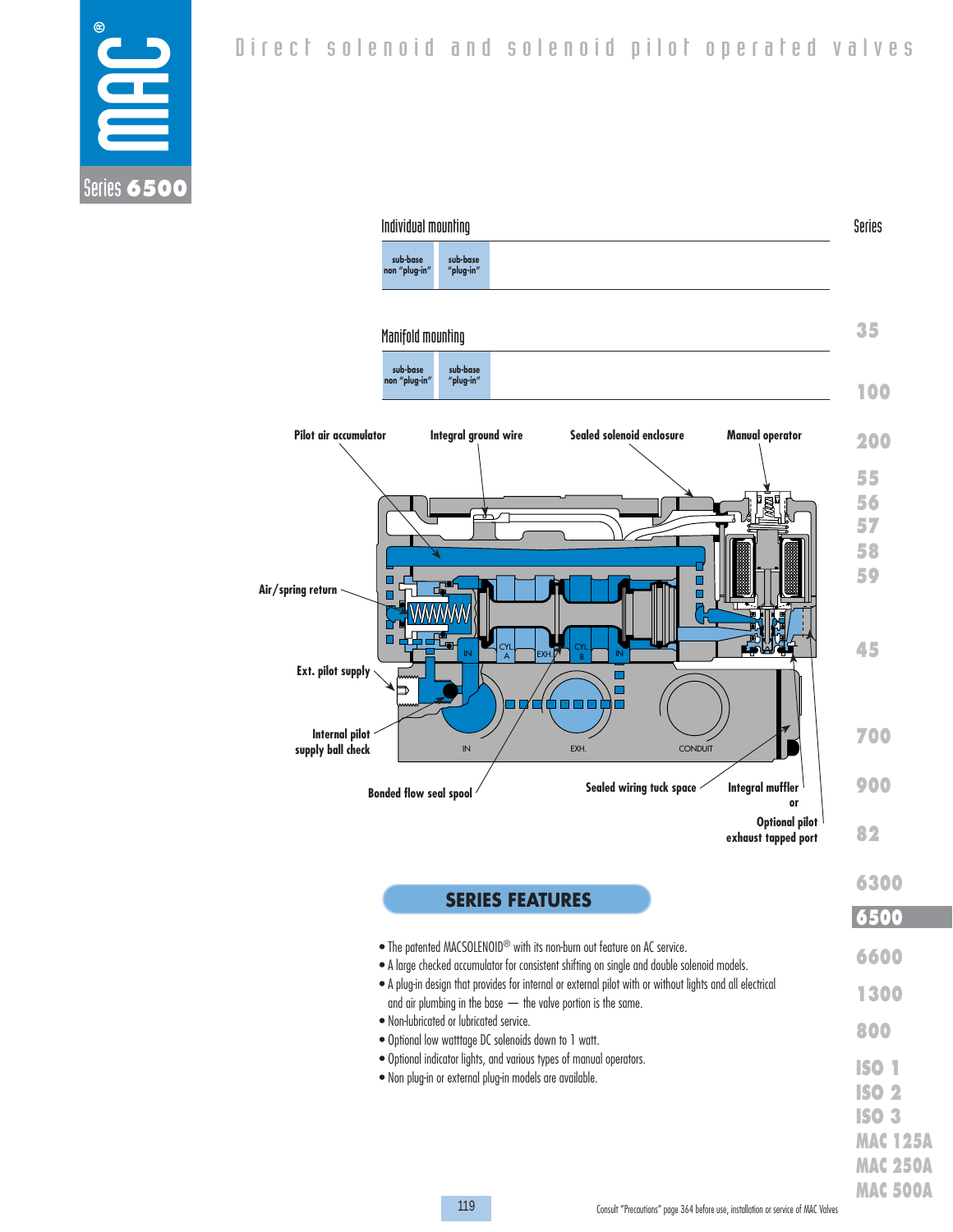



## **SPOOL CONFIGURATIONS**



## **VALVE CONFIGURATIONS AVAILABLE**

The versatile 6500 Series provides high flow, extremely fast response, and long life in a compact package and is available in the following configurations:

- 2-Pos., single or double operators (solenoid or remote air).
- 3-Pos., double operator-Closed Center, Open Center or Pressure Center (solenoid or remote air).
- Single pressure or dual pressure.
- Individual base or add-a-unit manifold base.
- Internal pilot or for Vacuum to 25 PSI main valve pressures, external pilot.
- Manual and mechanical operators available.

## **REMOTE AIR PILOT OPERATED VALVES**

- A larged checked accumulator for air/spring return on single remote air models.
- All piping connections, including the remote air pilot supply, in the base.
- Non-lubricated or lubricated service.

## **REMOTE AIR PILOT, PILOT OPERATED VALVES**

These special air versions have the same features as the remote air pilot operated models, but additionally feature:

- A manual operator and indicator.
- Ability to use a pilot signal pressure different from the main valve pressure. Pilot signal can be from 20 to 150 PSIG, regardless of main valve pressure.

## **ALL MODELS AVAILABLE WITH SANDWICH TYPE REGULATORS**

120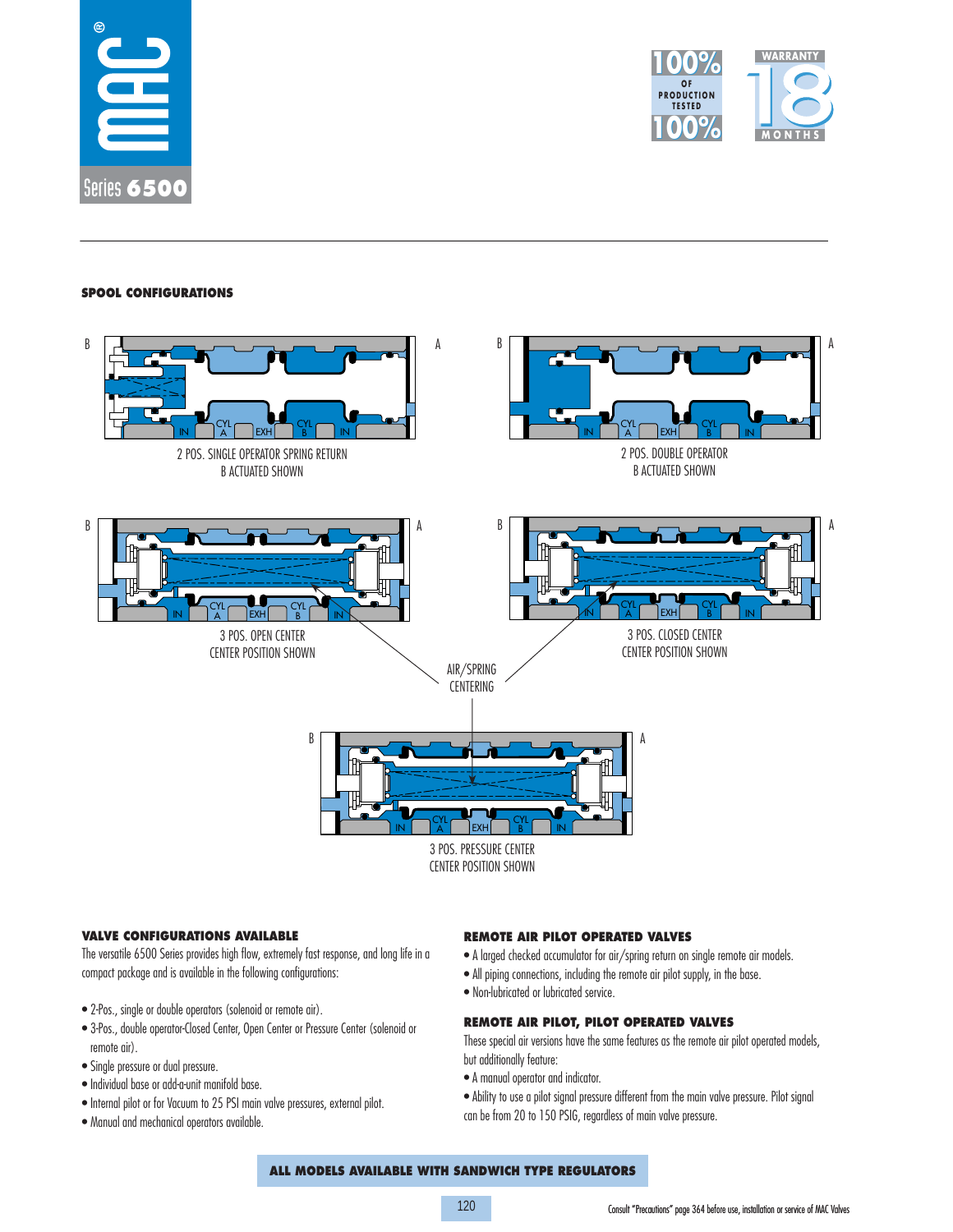| <b>OPERATIONAL BENEFITS</b><br>1. Balanced spool, immune to variations of |                      |                  |                                                    | 35     |
|---------------------------------------------------------------------------|----------------------|------------------|----------------------------------------------------|--------|
| $4/2 - 4/3$                                                               | $3/8" - 1/2" - 3/4"$ | $5.1\,c_{\rm w}$ | sub-base<br>non "plug-in"                          |        |
| Function                                                                  | Port size            | Flow [Max]       | Individual mounting                                | Series |
| Series 6500                                                               |                      |                  |                                                    |        |
| $^{\circ}$<br>2<br>2<br>$\blacksquare$                                    |                      |                  | Direct solenoid and solenoid pilot operated valves |        |
|                                                                           |                      |                  |                                                    |        |

- pressure. 2. Short stroke with high flow.
- 3. High shifting forces.
- 4. Checked accumulator guarantees maximum pilot pressure.
- 5. Powerful return force thanks to the combination of mechanical and air springs.
- 6. Bonded spool with minimum friction, shifting in a glass-like finished bore.
- 7. Wiping effect eliminates sticking.
- 8. Pilot valve with balanced poppet, high flow, short and consistent response times.

## **HOW TO ORDER**

| <b>Port size</b>       | <b>Pilot air</b> | 4/2                                                | 4/2<br><b>Double operator</b>         | 4/3<br><b>Closed center</b>                                    | 4/3                                   | 4/3<br><b>Pressure center</b>    |
|------------------------|------------------|----------------------------------------------------|---------------------------------------|----------------------------------------------------------------|---------------------------------------|----------------------------------|
|                        |                  | <b>Single operator</b>                             |                                       |                                                                | <b>Open center</b>                    |                                  |
|                        |                  | A B B<br>A<br>區<br>$\overline{L}$<br><b>IN EXH</b> | AB B<br>ক্ৰম<br>י¤⊿.<br><b>IN EXH</b> | A B<br>А<br>$\mathbb{B}^*$<br>澀<br>$\sqrt{ }$<br><b>IN EXH</b> | A B<br>A<br>ľ₩.<br>₩<br><b>IN EXH</b> | A B<br>澀<br>I₩.<br><b>IN EXH</b> |
| <b>Valve less base</b> |                  | 6512B-000-PM-XXYZZ                                 | 6522B-000-PM- <b>xxyzz</b>            | 6532B-000-PM- <b>xxyzz</b>                                     | 6542B-000-PM-XXYZZ                    | 6552B-000-PM-XXYZZ               |
| sub-base               | Internal         | 6512B-131-PM- <b>xxyzz</b>                         | 6522B-131-PM- <b>xxyzz</b>            | 6532B-131-PM- <b>xxyzz</b>                                     | 6542B-131-PM-XXYZZ                    | 6552B-131-PM- <b>xxyzz</b>       |
| $3/8$ " NPTF           | External         | 6512B-141-PM- <b>xxyzz</b>                         | 6522B-141-PM- <b>xxyzz</b>            | 6532B-141-PM-XXYZZ                                             | 6542B-141-PM-XXYZZ                    | 6552B-141-PM-XXYZZ               |
| sub-base               | Internal         | 6512B-231-PM- <b>xxyzz</b>                         | 6522B-231-PM-XXYZZ                    | 6532B-231-PM- <b>xxyzz</b>                                     | 6542B-231-PM- <b>xxyzz</b>            | 6552B-231-PM- <b>xxyzz</b>       |
| $1/2$ " NPTF           | External         | 6512B-241-PM- <b>xxyzz</b>                         | 6522B-241-PM-XXYZZ                    | 6532B-241-PM-XXYZZ                                             | 6542B-241-PM-XXYZZ                    | 6552B-241-PM-XXYZZ               |
| sub-base               | Internal         | 6512B-331-PM- <b>xxyzz</b>                         | 6522B-331-PM- <b>xxyzz</b>            | 6532B-331-PM- <b>xxyzz</b>                                     | 6542B-331-PM-XXYZZ                    | 6552B-331-PM-XXYZZ               |
| $3/4$ " NPTF           | External         | 6512B-341-PM- <b>xxyzz</b>                         | 6522B-341-PM- <b>xxyzz</b>            | 6532B-341-PM- <b>xxyzz</b>                                     | 6542B-341-PM- <b>xxyzz</b>            | 6552B-341-PM- <b>xxyzz</b>       |

 *XX Y ZZ* \*

Note : Above codes shown are for side ports.

## SOLENOID OPERATOR >

|           |                                          |                        |    |                                      | 82   |
|-----------|------------------------------------------|------------------------|----|--------------------------------------|------|
| <b>XX</b> | <b>Voltage</b>                           | <b>Manual operator</b> |    | <b>Electrical connection</b>         |      |
| 11        | 120/60, 110/50                           | Non-locking            |    | Rectangular connector                |      |
| 12        | 240/60, 220/50                           | Locking                |    | Rectangular connector with light     | 6300 |
| 22        | 24/60, 24/50                             |                        |    | Square connector                     |      |
| 59        | 24 VDC (2.5 W)                           |                        |    | Square connector with light          |      |
| 87        | 24 VDC (17.1 W)                          |                        | BА | Flying leads (18")                   | 5500 |
| 61        | 24 VDC (8.5 W)                           |                        |    |                                      |      |
|           | * Other options available, see page 357. |                        |    | Note: Photo shown with JC connector. | 660  |

\* Other options available, see page 357.

### **OPTIONS**

#### 6512B-XXX-PM-*XXYZZ*

- - For piped pilot exhaust replace M by P.

- For dual pressure valve, replace by 4.

|         | <b>MODIFICATIONS</b>                                             |                                               |
|---------|------------------------------------------------------------------|-----------------------------------------------|
| MOD. N° | <b>DESCRIPTION</b>                                               | <b>MODEL AVAILABILITY</b>                     |
| 0002    | Bottom inlet, exh. & cyl. ports (no side ports)                  | Available on individual base 3/8" & 1/2" only |
| 0004    | Full side porting and additional bottom inlet, exh. & cyl. ports | Available on individual base 3/8" only        |

| Note : 1. The valve less base is always the same for                                                                                                                              | $\mathbf{N}^{\bullet}$         |
|-----------------------------------------------------------------------------------------------------------------------------------------------------------------------------------|--------------------------------|
| internal or external pilot. These options are<br>effected in the base.                                                                                                            | ISO 2                          |
| 2. Bottom ports : Refer to modification table.<br>3. To order bases without the valve, choose the<br>base from the above table, then add 6500B as a<br>prefix. Example 6500B-131. | <b>ISO 3</b><br><b>MAC 125</b> |
|                                                                                                                                                                                   |                                |

**100**

**200**

**55 56 57**

**900**

**1300**

**800**

**DAMES**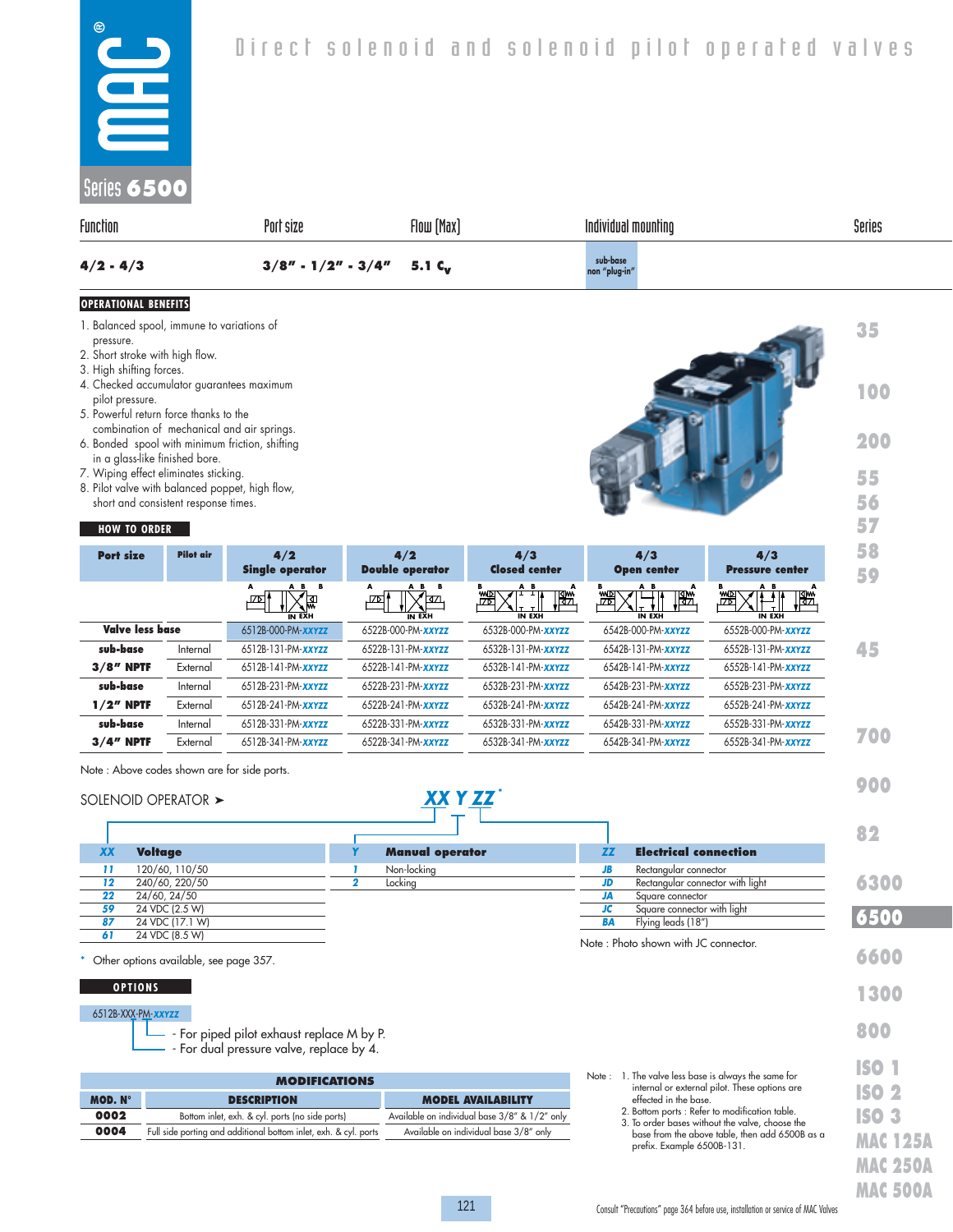



| <b>TECHNICAL DATA</b>                |                                       |                                                                                                |                                                                                        |
|--------------------------------------|---------------------------------------|------------------------------------------------------------------------------------------------|----------------------------------------------------------------------------------------|
| Fluid:                               | Compressed air, vacuum, inert gases   |                                                                                                |                                                                                        |
| Pressure range:                      |                                       | Internal pilot: single operator and 3 positions: 25-150 PSI                                    | double operator: 10-150 PSI                                                            |
|                                      | External pilot : vacuum to 150 PSI    |                                                                                                |                                                                                        |
| <b>Pilot pressure:</b>               |                                       |                                                                                                | Single operator and 3 positions: 25-150 PSI Double operator: 10-150 PSI                |
| Lubrication:                         |                                       |                                                                                                | Not required, if used select a medium aniline point lubricant (between 180°F to 210°F) |
| <b>Filtration:</b>                   | $40 \mu$                              |                                                                                                |                                                                                        |
| Temperature range:                   | 0°F to 120°F (-18°C to 50°C)          |                                                                                                |                                                                                        |
| Flow (at 6 bar, $\Delta P = 1$ bar): |                                       | $3/8"$ : (4.5 C <sub>v</sub> ), $1/2"$ : (5.0 C <sub>v</sub> ), $3/4"$ : (5.1 C <sub>v</sub> ) |                                                                                        |
|                                      |                                       |                                                                                                |                                                                                        |
| Coil:                                |                                       | Epoxy encapsulated - class A wires - Continuous duty                                           |                                                                                        |
| Voltage range:                       | $-15\%$ to $+10\%$ of nominal voltage |                                                                                                |                                                                                        |
| <b>Protection:</b>                   | Consult factory                       |                                                                                                |                                                                                        |
| Power:                               | $\sim$ Inrush : 14.8 VA               | Holding: 10.9 VA                                                                               |                                                                                        |
|                                      | $= 1$ to 17.1 W                       |                                                                                                |                                                                                        |
| <b>Response times:</b>               | 24 VDC (8.5 W)                        | Energize: 12 ms                                                                                | De-energize: 12 ms                                                                     |
|                                      | 120/60                                | Energize: 9-14 ms                                                                              | De-energize: 11-18 ms                                                                  |
|                                      |                                       |                                                                                                |                                                                                        |

Spare parts :

Solenoid operator (power ≥ 4 W) : D1-XXAA, cover mounting screws 35206 and seal 16234. • Pilot valve : PME-XXYZZ, including seal 16337. • Pressure seal between valve and base : 16246. • Mounting screw valve to base (x4) : 32201.

Options :

• BSPP threads.



Consult "Precautions" page 364 before use, installation or service of MAC Valves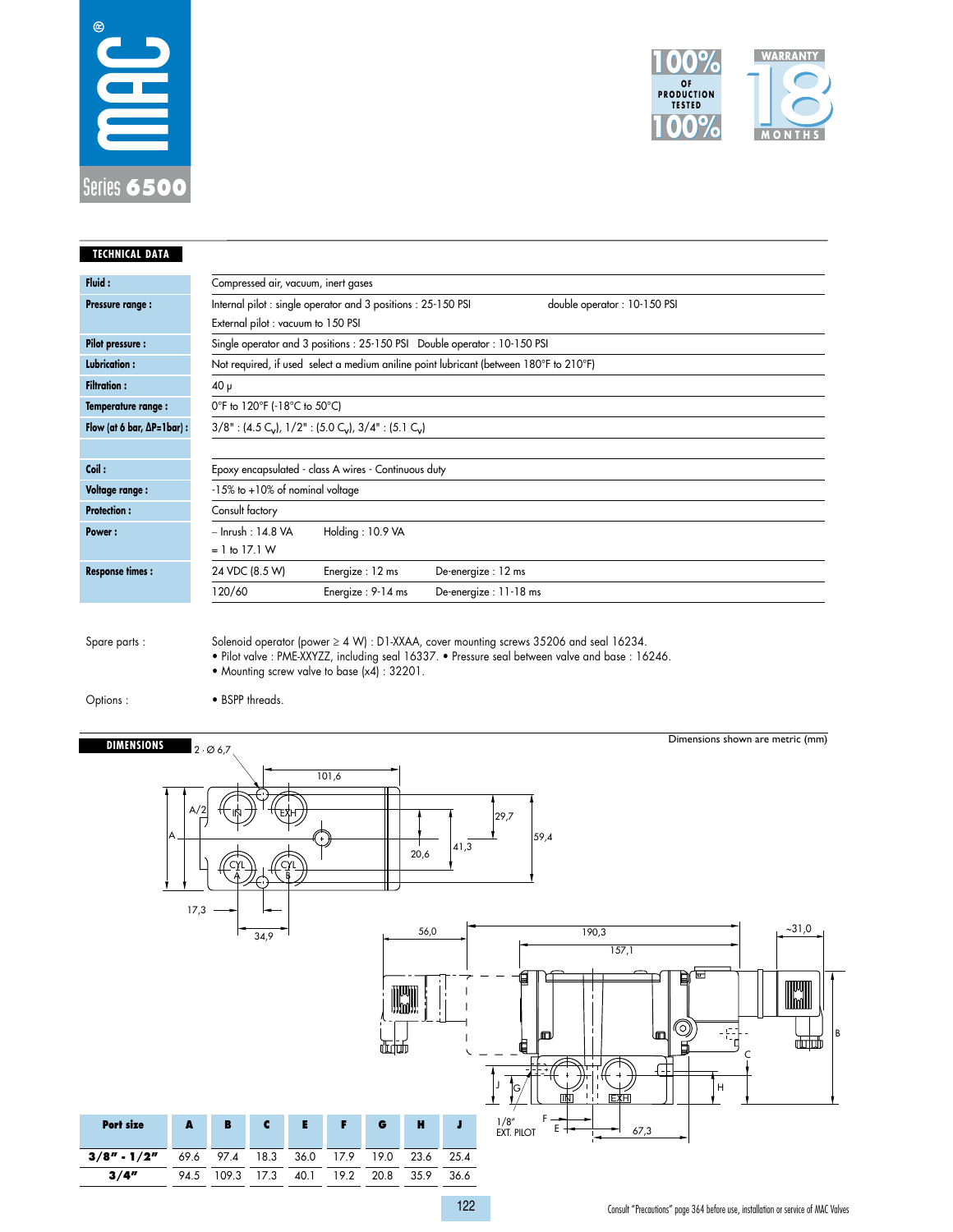- 1. Balanced spool, immune to variations of pressure.
- 2. Short stroke with high flow.
- 3. High shifting forces.
- 4. Checked accumulator guarantees maximum pilot pressure.
- 5. Powerful return force thanks to the combination of mechanical and air springs.
- 6. Bonded spool with minimum friction, shifting in a glass-like finished bore.
- 7. Wiping effect eliminates sticking.
- 8. Pilot valve with balanced poppet, high flow, short and consistent response times.

## **HOW TO ORDER**

| <b>HOW TO ORDER</b>    |                  |                                               |                                                   |                                |                                     |                                   | 57       |
|------------------------|------------------|-----------------------------------------------|---------------------------------------------------|--------------------------------|-------------------------------------|-----------------------------------|----------|
| <b>Port size</b>       | <b>Pilot</b> air | 4/2<br><b>Single operator</b>                 | 4/2<br><b>Double operator</b>                     | 4/3<br><b>Closed center</b>    | 4/3<br><b>Open center</b>           | 4/3<br><b>Pressure center</b>     | 58<br>59 |
|                        |                  | AB B<br>A<br>ার<br><u>म्प्राप्त</u><br>IN EXH | A B<br>B<br>A<br>321,<br>$\overline{L}$<br>IN EXH | A B<br>澀<br>圈<br><b>IN EXH</b> | A B<br>A<br>澀<br>圈<br><b>IN EXH</b> | A B<br>澀<br>∏SI.<br><b>IN EXH</b> |          |
| <b>Valve less base</b> |                  | 6511B-000-PM-XXYDA                            | 6521B-000-PM-XXYDA                                | 6531B-000-PM-XXYDA             | 6541B-000-PM- <b>xxy</b> DA         | 6551B-000-PM-XXYDA                |          |
| sub-base               | Internal         | 6511B-111-PM-XXYDA                            | 6521B-111-PM- <b>xxy</b> DA                       | 6531B-111-PM- <b>xxy</b> DA    | 6541B-111-PM- <b>xxy</b> DA         | 6551B-111-PM-XXYDA                | 45       |
| $3/8$ " NPTF           | External         | 6511B-121-PM-XXYDA                            | 6521B-121-PM-XXYDA                                | 6531B-121-PM-XXYDA             | 6541B-121-PM-XXYDA                  | 6551B-121-PM-XXYDA                |          |
| sub-base               | Internal         | 6511B-211-PM- <b>xxy</b> DA                   | 6521B-211-PM- <b>xxy</b> DA                       | 6531B-211-PM- <b>xxy</b> DA    | 6541B-211-PM- <b>xxy</b> DA         | 6551B-211-PM-XXYDA                |          |
| $1/2$ " NPTF           | External         | 6511B-221-PM- <b>xxy</b> DA                   | 6521B-221-PM-XXYDA                                | 6531B-221-PM-XXYDA             | 6541B-221-PM- <b>xxy</b> DA         | 6551B-221-PM-XXYDA                |          |
| sub-base               | Internal         | 6511B-311-PM- <b>xxy</b> DA                   | 6521B-311-PM- <b>xxy</b> DA                       | 6531B-311-PM-XXYDA             | 6541B-311-PM- <b>xxy</b> DA         | 6551B-311-PM-XXYDA                |          |
| $3/4$ " NPTF           | External         | 6511B-321-PM- <b>xxy</b> DA                   | 6521B-321-PM- <b>xxy</b> DA                       | 6531B-321-PM- <b>xxy</b> DA    | 6541B-321-PM- <b>xxy</b> DA         | 6551B-321-PM- <b>xxy</b> DA       | 700      |

Note : Above codes shown are for side ports without lights.

|                 | SOLENOID OPERATOR >                                                                                                                                            | <b>XXYDA</b>                                  |                        |                                                     |                                                 | 900             |
|-----------------|----------------------------------------------------------------------------------------------------------------------------------------------------------------|-----------------------------------------------|------------------------|-----------------------------------------------------|-------------------------------------------------|-----------------|
|                 |                                                                                                                                                                |                                               |                        |                                                     |                                                 | 82              |
| <b>XX</b>       | <b>Voltage</b>                                                                                                                                                 |                                               | <b>Manual operator</b> |                                                     |                                                 |                 |
| 11              | 120/60, 110/50                                                                                                                                                 |                                               | Non-locking            |                                                     |                                                 |                 |
| 12              | 240/60, 220/50                                                                                                                                                 | $\overline{2}$                                | Locking                |                                                     |                                                 | 6300            |
| $\overline{22}$ | 24/60, 24/50                                                                                                                                                   |                                               |                        |                                                     |                                                 |                 |
| 59<br>87        | 24 VDC (2.5 W)<br>24 VDC (17.1 W)                                                                                                                              |                                               |                        |                                                     |                                                 | 6500            |
| 61              | 24 VDC (8.5 W)                                                                                                                                                 |                                               |                        |                                                     |                                                 |                 |
|                 | Other options available, see page 357.                                                                                                                         |                                               |                        |                                                     |                                                 | 6600            |
| <b>OPTIONS</b>  |                                                                                                                                                                |                                               |                        |                                                     |                                                 | 1300            |
|                 | 6511B-XXX-PM-XXYDA<br>- For piped pilot exhaust replace M by P.                                                                                                |                                               |                        |                                                     |                                                 | 800             |
|                 | For dual pressure valve replace by 4 (no light),<br>by 5 (sgl. light), by 6 (dbl. light).<br>For lights on base, replace by 2 (sgl. light), by 3 (dbl. light). |                                               |                        |                                                     |                                                 | <b>ISO 1</b>    |
|                 | For lights on valve body, replace by 3.                                                                                                                        |                                               |                        |                                                     |                                                 | ISO 2           |
|                 |                                                                                                                                                                |                                               |                        | Note: 1. The valve less base is always the same for |                                                 | <b>ISO 3</b>    |
|                 | <b>MODIFICATIONS</b>                                                                                                                                           |                                               |                        | effected in the base.                               | internal or external pilot. These options are   |                 |
| MOD. Nº         | <b>DESCRIPTION</b>                                                                                                                                             | <b>MODEL AVAILABILITY</b>                     |                        | 2. Bottom ports : Refer to modification table.      |                                                 | <b>MAC 125A</b> |
| 0002            | Bottom inlet, exh. & cyl. ports (no side ports)                                                                                                                | Available on individual base 3/8" & 1/2" only |                        |                                                     | 3. To order bases without the valve, choose the | <b>MAC 250A</b> |
| 0004            | Full side porting and additional bottom inlet, exh. & cyl. ports                                                                                               | Available on individual base 3/8" only        |                        | prefix. Example 6500B-111.                          | base from the above table, then add 6500B as a  |                 |
|                 |                                                                                                                                                                |                                               |                        |                                                     |                                                 | <b>MAC 500A</b> |

Consult "Precautions" page 364 before use, installation or service of MAC Valves

**35**

**100**

**200**

**55 56**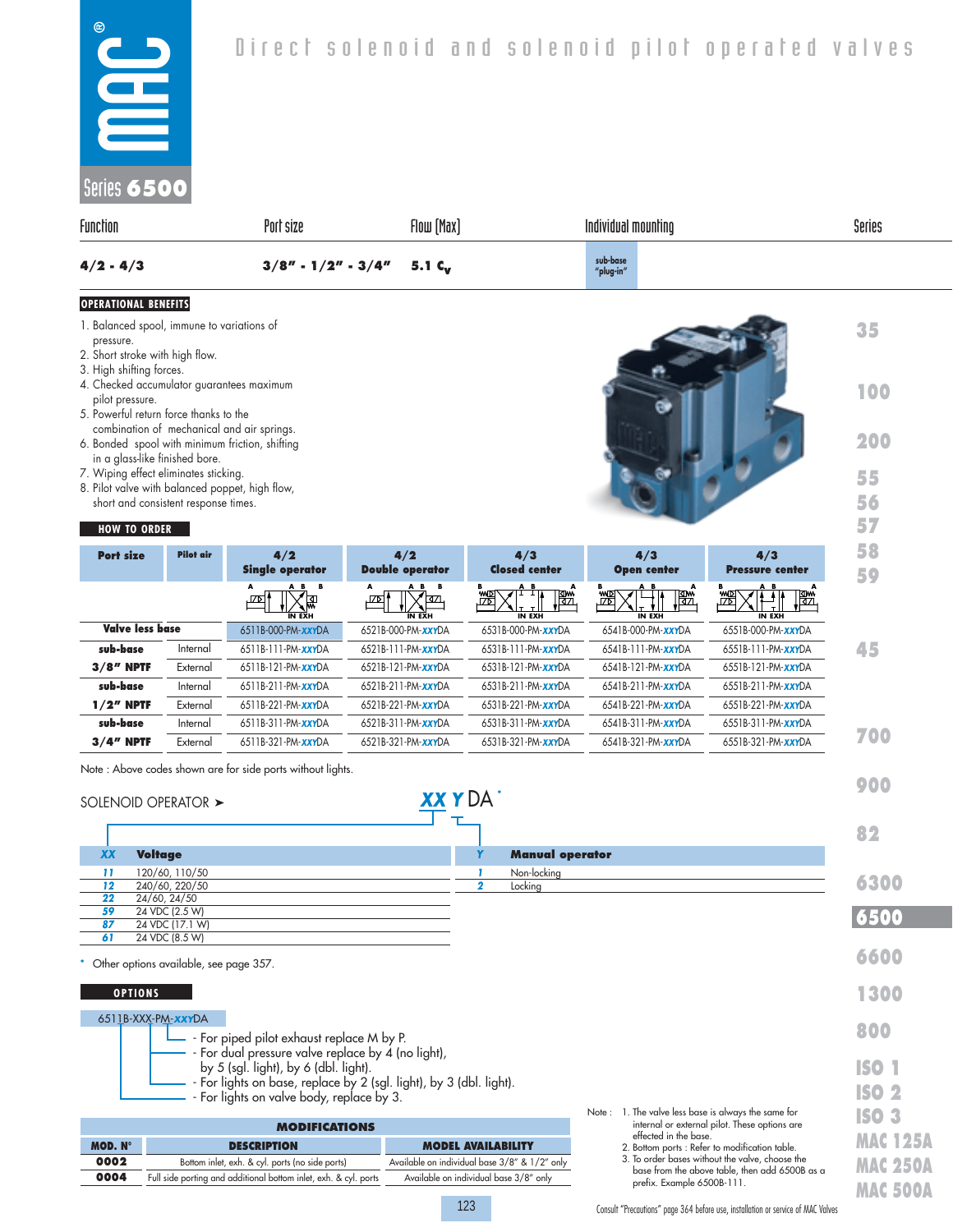



| <b>TECHNICAL DATA</b>                |      |                          |                         |                                     |      |                                                                                                |      |                                                                           |      |                                                                                                   |
|--------------------------------------|------|--------------------------|-------------------------|-------------------------------------|------|------------------------------------------------------------------------------------------------|------|---------------------------------------------------------------------------|------|---------------------------------------------------------------------------------------------------|
| Fluid:                               |      |                          |                         | Compressed air, vacuum, inert gases |      |                                                                                                |      |                                                                           |      |                                                                                                   |
| Pressure range:                      |      |                          |                         |                                     |      | Internal pilot : single operator and 3 positions : 25-150 PSI                                  |      |                                                                           |      | double operator: 10-150 PSI                                                                       |
|                                      |      |                          |                         | External pilot : vacuum to 150 PSI  |      |                                                                                                |      |                                                                           |      |                                                                                                   |
| <b>Pilot pressure:</b>               |      |                          |                         |                                     |      |                                                                                                |      | Single operator and 3 positions : 25-150 PSI Double operator : 10-150 PSI |      |                                                                                                   |
| <b>Lubrication:</b>                  |      |                          |                         |                                     |      |                                                                                                |      |                                                                           |      | Not required, if used select a medium aniline point lubricant (between 180°F to 210°F)            |
| <b>Filtration:</b>                   |      | $40 \mu$                 |                         |                                     |      |                                                                                                |      |                                                                           |      |                                                                                                   |
| Temperature range:                   |      |                          |                         | 0°F to 120°F (-18°C to 50°C)        |      |                                                                                                |      |                                                                           |      |                                                                                                   |
| Flow (at 6 bar, $\Delta P = 1$ bar): |      |                          |                         |                                     |      | $3/8"$ : (4.5 C <sub>v</sub> ), $1/2"$ : (5.0 C <sub>v</sub> ), $3/4"$ : (5.1 C <sub>v</sub> ) |      |                                                                           |      |                                                                                                   |
|                                      |      |                          |                         |                                     |      |                                                                                                |      |                                                                           |      |                                                                                                   |
| Coil:                                |      |                          |                         |                                     |      | Epoxy encapsulated - class A wires - Continuous duty                                           |      |                                                                           |      |                                                                                                   |
| Voltage range :                      |      |                          |                         | -15% to +10% of nominal voltage     |      |                                                                                                |      |                                                                           |      |                                                                                                   |
| <b>Protection:</b>                   |      | Consult factory          |                         |                                     |      |                                                                                                |      |                                                                           |      |                                                                                                   |
| Power:                               |      |                          | $\sim$ Inrush : 14.8 VA |                                     |      | Holding: 10.9 VA                                                                               |      |                                                                           |      |                                                                                                   |
|                                      |      | $= 1$ to 17.1 W          |                         |                                     |      |                                                                                                |      |                                                                           |      |                                                                                                   |
| <b>Response times:</b>               |      |                          | 24 VDC (8.5 W)          |                                     |      | Energize: 12 ms                                                                                |      | De-energize: 12 ms                                                        |      |                                                                                                   |
|                                      |      | 120/60                   |                         |                                     |      | Energize: 9-14 ms                                                                              |      | De-energize: 11-18 ms                                                     |      |                                                                                                   |
|                                      |      |                          |                         |                                     |      |                                                                                                |      |                                                                           |      |                                                                                                   |
| Spare parts :                        |      |                          |                         |                                     |      |                                                                                                |      |                                                                           |      | • Solenoid operator (power $\geq 4$ W) : D1-XXBE, cover mounting screws 35206 and seal 16234.     |
|                                      |      |                          |                         |                                     |      | • Mounting screw valve to base (x4) : 32201.                                                   |      |                                                                           |      | · Pilot valve: PME-XXYDA-BE, including seal 16337. • Pressure seal between valve and base: 16246. |
|                                      |      |                          |                         |                                     |      |                                                                                                |      |                                                                           |      |                                                                                                   |
| Options:                             |      | · BSPP threads.          |                         |                                     |      |                                                                                                |      |                                                                           |      |                                                                                                   |
|                                      |      |                          |                         |                                     |      |                                                                                                |      |                                                                           |      | Dimensions shown are metric (mm)                                                                  |
| <b>DIMENSIONS</b>                    |      | $2 \times \emptyset$ 6,7 |                         |                                     |      |                                                                                                |      |                                                                           |      |                                                                                                   |
|                                      |      |                          |                         |                                     | 93,9 |                                                                                                |      |                                                                           |      |                                                                                                   |
|                                      |      |                          |                         |                                     |      |                                                                                                |      |                                                                           |      |                                                                                                   |
|                                      |      |                          |                         |                                     |      |                                                                                                |      |                                                                           |      | 29,7                                                                                              |
|                                      |      |                          |                         |                                     |      |                                                                                                |      |                                                                           |      | 59,4                                                                                              |
|                                      |      |                          |                         |                                     |      |                                                                                                |      | 20,6                                                                      | 41,3 |                                                                                                   |
|                                      |      |                          |                         |                                     |      |                                                                                                |      |                                                                           |      |                                                                                                   |
|                                      |      |                          | 17,3                    |                                     |      |                                                                                                |      |                                                                           |      |                                                                                                   |
|                                      |      |                          | 34,9                    |                                     |      |                                                                                                |      |                                                                           |      | 190,3                                                                                             |
|                                      |      |                          |                         |                                     |      |                                                                                                |      |                                                                           |      | 156,0                                                                                             |
|                                      |      |                          |                         |                                     |      |                                                                                                |      |                                                                           |      | ⊟                                                                                                 |
|                                      |      |                          |                         |                                     |      |                                                                                                |      |                                                                           |      | ₿                                                                                                 |
|                                      |      |                          |                         |                                     |      |                                                                                                |      |                                                                           |      |                                                                                                   |
|                                      |      |                          |                         |                                     |      |                                                                                                |      |                                                                           |      | Q<br>В<br>œ<br>血                                                                                  |
|                                      |      |                          |                         |                                     |      |                                                                                                |      |                                                                           |      | G                                                                                                 |
|                                      |      |                          |                         |                                     |      |                                                                                                |      |                                                                           |      |                                                                                                   |
|                                      |      |                          |                         |                                     |      |                                                                                                |      |                                                                           |      | R<br>44 L<br><b>EXH</b><br><b>COND</b>                                                            |
|                                      |      |                          |                         |                                     |      |                                                                                                |      |                                                                           |      |                                                                                                   |
| Port size                            | A    | в                        | c                       | D                                   | E    | F                                                                                              | G    | н                                                                         |      | 1/8"<br>Ext. Pilot<br>$1/2'' - 14$ NPSM<br>Ε<br>D                                                 |
| $3/8'' - 1/2''$                      | 69.6 | 97.4                     | 18.3                    | 40.6                                | 36.0 | 17.9                                                                                           | 19.0 | 23.6                                                                      | 25.4 |                                                                                                   |
| 3/4''                                | 94.5 | 109.3                    | 17.3                    | 46.7                                | 40.1 | 19.2                                                                                           | 20.8 | 35.9                                                                      | 36.6 |                                                                                                   |
|                                      |      |                          |                         |                                     |      |                                                                                                |      |                                                                           |      |                                                                                                   |

124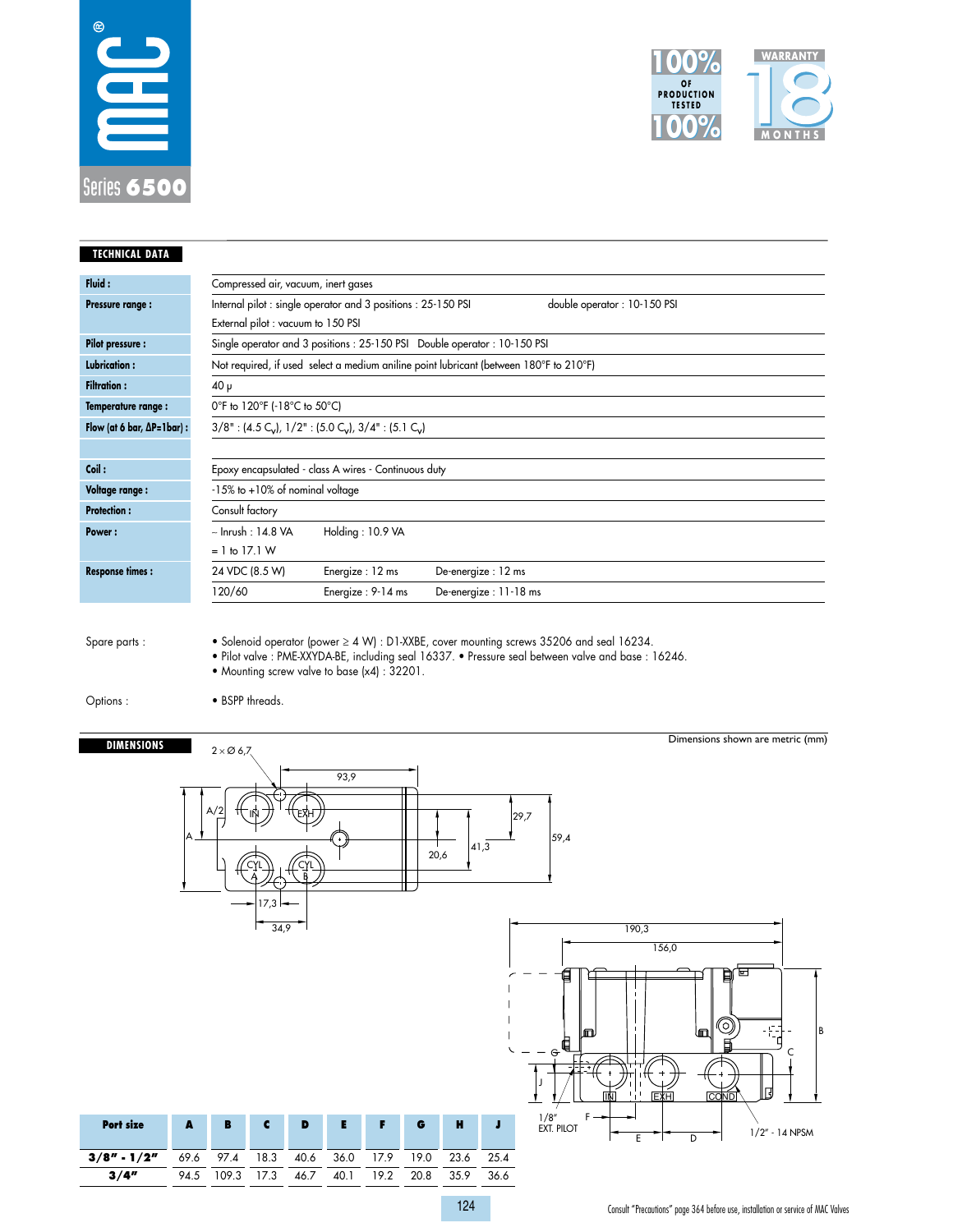| $^{\circ}$<br>Direct solenoid and solenoid pilot operated valves<br>$\Box$<br>a a<br>E<br>Series 6500<br>Function<br>Flow [Max]<br>Series<br>Port size<br>Manifold mounting<br>sub-base<br>$4/2 - 4/3$<br>$3/8" - 1/2" - 3/4"$<br>5.1 $c_v$<br>non "plug-in" | <b>OPERATIONAL BENEFITS</b> |  |  |
|--------------------------------------------------------------------------------------------------------------------------------------------------------------------------------------------------------------------------------------------------------------|-----------------------------|--|--|
|                                                                                                                                                                                                                                                              |                             |  |  |
|                                                                                                                                                                                                                                                              |                             |  |  |
|                                                                                                                                                                                                                                                              |                             |  |  |
|                                                                                                                                                                                                                                                              |                             |  |  |

- 1. Balanced spool, immune to variations of pressure.
- 2. Short stroke with high flow.
- 3. High shifting forces.
- 4. Checked accumulator guarantees maximum pilot pressure.
- 5. Powerful return force thanks to the combination of mechanical and air springs.
- 6. Bonded spool with minimum friction, shifting in a glass-like finished bore.
- 7. Wiping effect eliminates sticking.
- 8. Pilot valve with balanced poppet, high flow, short and consistent response times.

#### **HOW TO ORDER**

| <b>Port size</b>       | <b>Pilot air</b> | 4/2<br><b>Single operator</b>         | 4/2<br><b>Double operator</b>                                     | 4/3<br><b>Closed center</b>         | 4/3<br><b>Open center</b>        | 4/3<br><b>Pressure center</b>   |
|------------------------|------------------|---------------------------------------|-------------------------------------------------------------------|-------------------------------------|----------------------------------|---------------------------------|
|                        |                  | A B B<br>′툆<br>' ⊡ ا<br><b>IN EXH</b> | A B B<br>$\overline{\Delta}$<br><b>IZD</b><br>$\overline{IN}$ EXH | A B<br>А<br>澀<br>圈<br><b>IN EXH</b> | A B<br>澀<br>l₩.<br><b>IN EXH</b> | A B<br>遡<br>圈.<br><b>IN EXH</b> |
| <b>Valve less base</b> |                  | 6512B-000-PM-XXYZZ                    | 6522B-000-PM-XXYZZ                                                | 6532B-000-PM-XXYZZ                  | 6542B-000-PM-XXYZZ               | 6552B-000-PM-XXYZZ              |
| sub-base               | Internal         | 6512B-431-PM- <b>xxyzz</b>            | 6522B-431-PM- <b>xxyzz</b>                                        | 6532B-431-PM- <b>xxyzz</b>          | 6542B-431-PM- <b>xxyzz</b>       | 6552B-431-PM- <b>xxyzz</b>      |
| $3/8$ " NPTF           | External         | 6512B-441-PM- <b>xxyzz</b>            | 6522B-441-PM- <b>xxyzz</b>                                        | 6532B-441-PM- <b>xxyzz</b>          | 6542B-441-PM- <b>xxyzz</b>       | 6552B-441-PM- <b>xxyzz</b>      |
| sub-base               | Internal         | 6512B-531-PM- <b>xxyzz</b>            | 6522B-531-PM- <b>xxyzz</b>                                        | 6532B-531-PM- <b>xxyzz</b>          | 6542B-531-PM- <b>xxyzz</b>       | 6552B-531-PM- <b>xxyzz</b>      |
| $1/2$ " NPTF           | External         | 6512B-541-PM- <b>xxyzz</b>            | 6522B-541-PM-XXYZZ                                                | 6532B-541-PM- <b>xxyzz</b>          | 6542B-541-PM-xxyzz               | 6552B-541-PM-XXYZZ              |
| sub-base               | Internal         | 6512B-631-PM- <b>xxyzz</b>            | 6522B-631-PM- <b>xxyzz</b>                                        | 6532B-631-PM- <b>xxyzz</b>          | 6542B-631-PM- <b>xxyzz</b>       | 6552B-631-PM-XXYZZ              |
| $3/4$ " NPTF           | External         | 6512B-641-PM- <b>xxyzz</b>            | 6522B-641-PM- <b>xxyzz</b>                                        | 6532B-641-PM- <b>xxyzz</b>          | 6542B-641-PM- <b>xxyzz</b>       | 6552B-641-PM-XXYZZ              |

 *XX Y ZZ* \*

Note : Above codes shown are for side cylinder ports.

#### SOLENOID OPERATOR >

|           |                                          |                        |     |                                      | 82   |
|-----------|------------------------------------------|------------------------|-----|--------------------------------------|------|
| <b>XX</b> | <b>Voltage</b>                           | <b>Manual operator</b> | ΖZ  | <b>Electrical connection</b>         |      |
| 11        | 120/60, 110/50                           | Non-locking            | JВ  | Rectangular connector                |      |
| $12 \,$   | 240/60, 220/50                           | Locking                | JD. | Rectangular connector with light     | 6300 |
| 22        | 24/60, 24/50                             |                        | JA  | Square connector                     |      |
| 59        | 24 VDC (2.5 W)                           |                        | JC  | Square connectorwith light           |      |
| 87        | 24 VDC (17.1 W)                          |                        | BA  | Flying leads (18")                   | 6500 |
| 61        | 24 VDC (8.5 W)                           |                        |     | Note: Photo shown with JC connector. |      |
|           | * Other options available, see page 357. |                        |     |                                      | 660  |

#### **OPTIONS**

#### 6512B-XXX-PM-*XXYZZ*

- For piped pilot exhaust replace M by P.
- For dual pressure valve, replace by 4.

|                                                                         | <b>MODIFICATIONS</b>                                                                                                                                                                | Note: 1. The valve less base is always the same for<br>internal or external pilot. These options are |                                                                                                   |
|-------------------------------------------------------------------------|-------------------------------------------------------------------------------------------------------------------------------------------------------------------------------------|------------------------------------------------------------------------------------------------------|---------------------------------------------------------------------------------------------------|
| MOD. N°                                                                 | <b>DESCRIPTION</b>                                                                                                                                                                  | <b>MODEL AVAILABILITY</b>                                                                            | effected in the manifold.                                                                         |
| 0112<br>Side inlet & exhaust with bottom cyl. ports (No end cyl. ports) |                                                                                                                                                                                     | Available on all manifold models                                                                     | 2. Bottom ports : Refer to modification table.<br>3. To order manifolds without the valve, choose |
| 0210                                                                    | Porting as ordered in model number plus an additional<br>bottom inlet                                                                                                               | Available on all manifold models                                                                     | manifold from the above table, then add 65<br>as a prefix. Example 6500B-431.                     |
| 0364                                                                    | Sgl. pressure - side inlet & exh. and additional bottom inlet<br>with bottom cyl. ports (No end cyl. ports) DUAL PRESSURE -<br>Same as sal. pressure except with two bottom inlets. | Available on all manifold models                                                                     |                                                                                                   |

|  | <b>MAC 250A</b> |
|--|-----------------|
|  | <b>MAC 500A</b> |

**35**

**100**

**200**

**55 56 57**

**900**

**1300**

**800**

**ISO 1 ISO 2 ISO 3 MAC 125A**

 3. To order manifolds without the valve, choose the manifold from the above table, then add 6500B as a prefix. Example 6500B-431.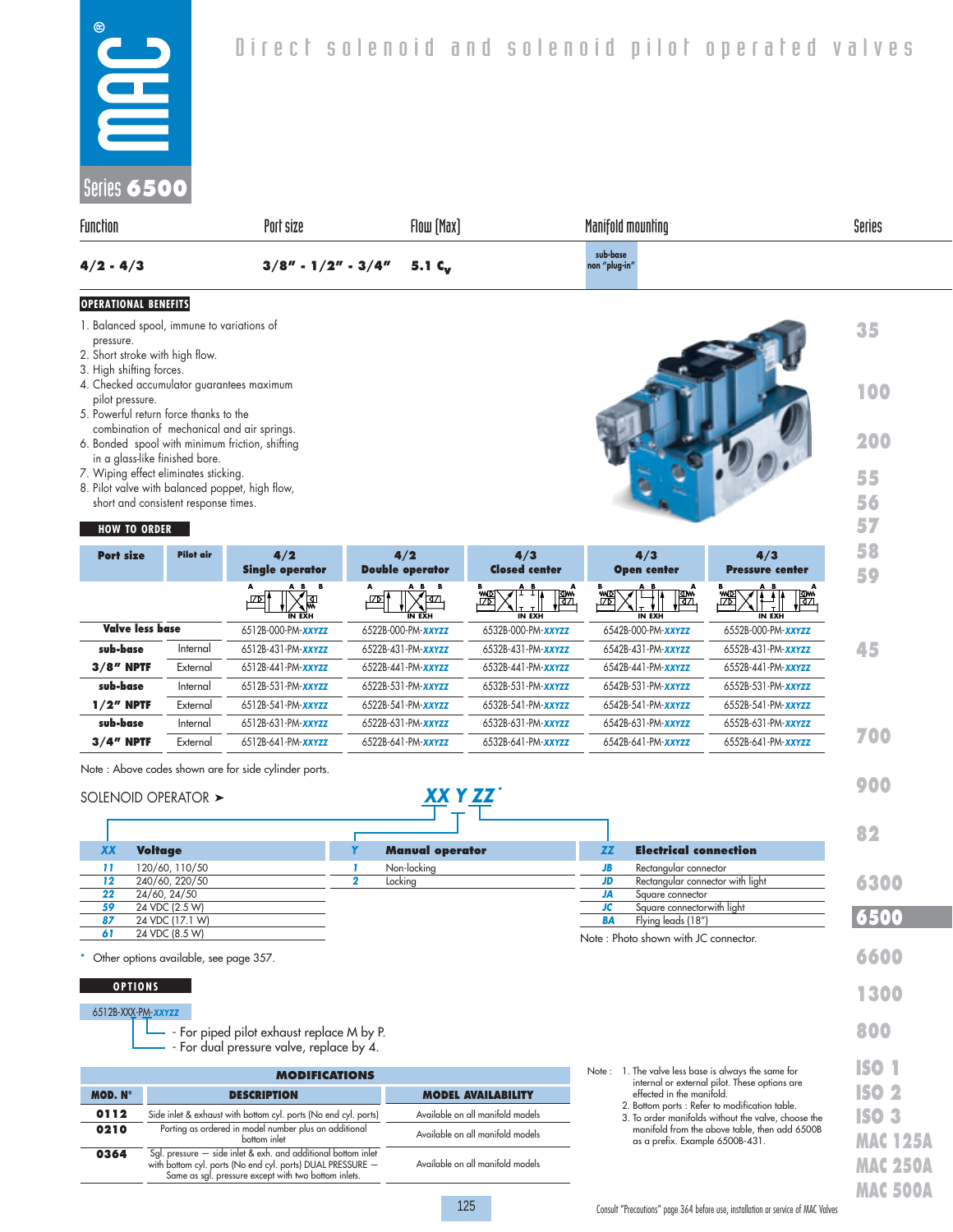



| <b>TECHNICAL DATA</b>                |                                       |                                                                                                |                        |                                                                                                                                                                                                                                                                                                        |                                  |
|--------------------------------------|---------------------------------------|------------------------------------------------------------------------------------------------|------------------------|--------------------------------------------------------------------------------------------------------------------------------------------------------------------------------------------------------------------------------------------------------------------------------------------------------|----------------------------------|
| Fluid:                               | Compressed air, vacuum, inert gases   |                                                                                                |                        |                                                                                                                                                                                                                                                                                                        |                                  |
| Pressure range:                      | External pilot : vacuum to 150 PSI    | Internal pilot : single operator and 3 positions : 25-150 PSI                                  |                        | double operator: 10-150 PSI                                                                                                                                                                                                                                                                            |                                  |
| <b>Pilot pressure:</b>               |                                       | Single operator and 3 positions : 25-150 PSI Double operator : 10-150 PSI                      |                        |                                                                                                                                                                                                                                                                                                        |                                  |
| <b>Lubrication:</b>                  |                                       | Not required, if used select a medium aniline point lubricant (between 180°F to 210°F)         |                        |                                                                                                                                                                                                                                                                                                        |                                  |
| <b>Filtration:</b>                   | $40 \mu$                              |                                                                                                |                        |                                                                                                                                                                                                                                                                                                        |                                  |
| Temperature range :                  | 0°F to 120°F (-18°C to 50°C)          |                                                                                                |                        |                                                                                                                                                                                                                                                                                                        |                                  |
| Flow (at 6 bar, $\Delta P = 1$ bar): |                                       | $3/8$ ": (4.5 C <sub>v</sub> ), $1/2$ ": (5.0 C <sub>v</sub> ), $3/4$ ": (5.1 C <sub>v</sub> ) |                        |                                                                                                                                                                                                                                                                                                        |                                  |
|                                      |                                       |                                                                                                |                        |                                                                                                                                                                                                                                                                                                        |                                  |
| Coil:                                |                                       | Epoxy encapsulated - class A wires - Continuous duty                                           |                        |                                                                                                                                                                                                                                                                                                        |                                  |
| <b>Voltage range:</b>                | $-15\%$ to $+10\%$ of nominal voltage |                                                                                                |                        |                                                                                                                                                                                                                                                                                                        |                                  |
| <b>Protection:</b>                   | Consult factory                       |                                                                                                |                        |                                                                                                                                                                                                                                                                                                        |                                  |
| Power:                               | $\sim$ Inrush: 14.8 VA                | Holding: 10.9 VA                                                                               |                        |                                                                                                                                                                                                                                                                                                        |                                  |
|                                      | $= 1$ to 17.1 W                       |                                                                                                |                        |                                                                                                                                                                                                                                                                                                        |                                  |
| <b>Response times:</b>               | 24 VDC (8.5 W)                        | Energize: 12 ms                                                                                | De-energize: 12 ms     |                                                                                                                                                                                                                                                                                                        |                                  |
|                                      | 120/60                                | Energize: 9-14 ms                                                                              | De-energize: 11-18 ms  |                                                                                                                                                                                                                                                                                                        |                                  |
| Spare parts:                         |                                       | . Inlet isolator: 28309. • Exhaust isolator: 28310. • Blank station cover plate: N-65009.      |                        | • Solenoid operator (power $\geq 4$ W) : D1-XXAA, cover mounting screws 35206 and seal 16234.<br>. Pilot valve : PME-XXYZZ, including seal 16337. • Pressure seal between valve and base : 16246.<br>• Mounting screw valve to base $(x4)$ : 32201. • Tie-rod (x2): 19540. • Fastening kit: N-65002-01 |                                  |
| Options:                             | • BSPP threads.                       |                                                                                                |                        |                                                                                                                                                                                                                                                                                                        |                                  |
| <b>DIMENSIONS</b>                    |                                       |                                                                                                |                        |                                                                                                                                                                                                                                                                                                        | Dimensions shown are metric (mm) |
|                                      |                                       | 1/8" EXT. PILOT                                                                                | $2\times\emptyset$ 6.7 |                                                                                                                                                                                                                                                                                                        |                                  |
|                                      |                                       |                                                                                                |                        |                                                                                                                                                                                                                                                                                                        |                                  |



 $\frac{2}{3/4}$ 

 $41,5$   $44,5$   $34,5$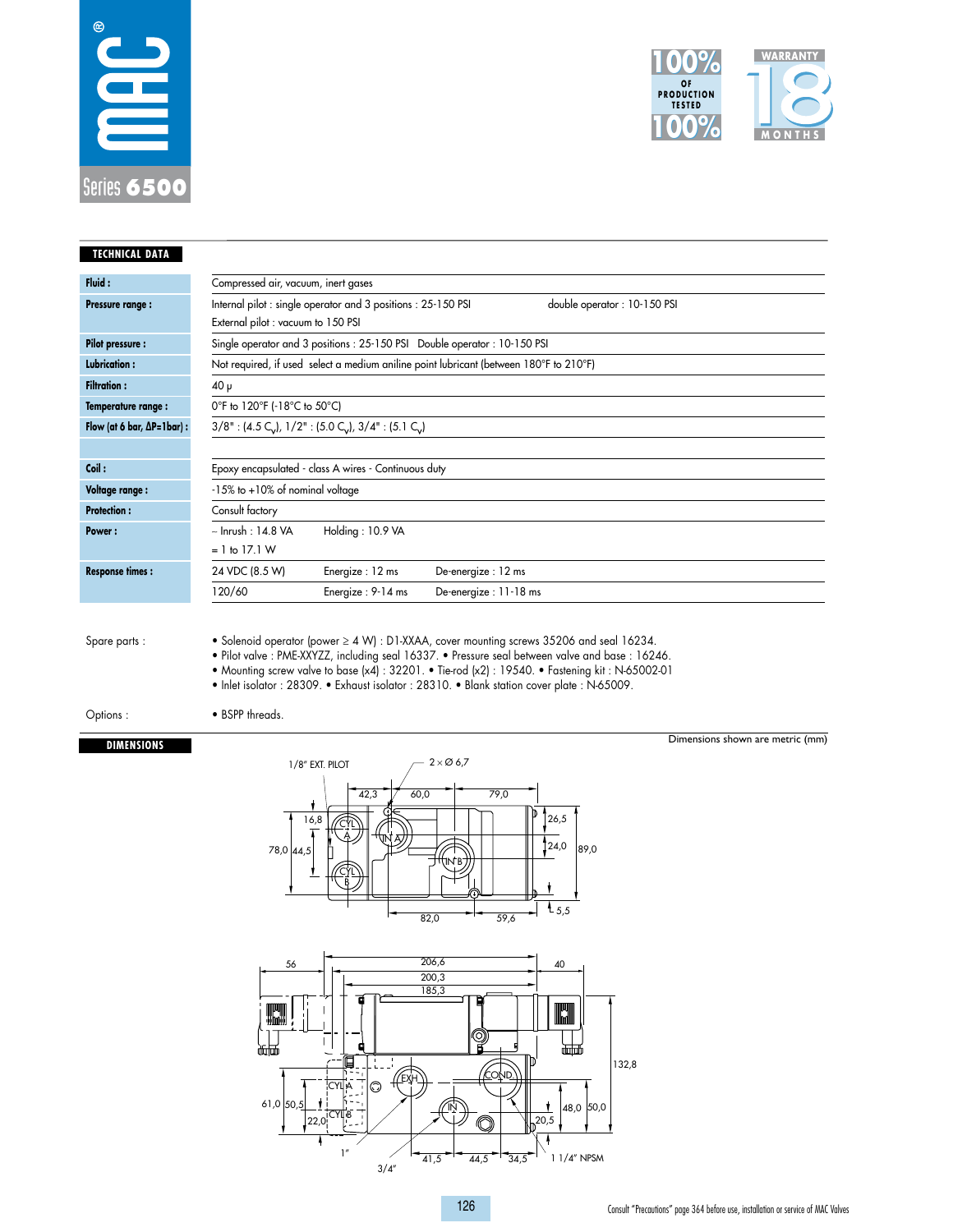- 1. Balanced spool, immune to variations of pressure.
- 2. Short stroke with high flow.
- 3. High shifting forces.

 $\overline{\phantom{0}}$ 

- 4. Checked accumulator guarantees maximum pilot pressure.
- 5. Powerful return force thanks to the combination of mechanical and air springs.
- 6. Bonded spool with minimum friction, shifting in a glass-like finished bore.
- 7. Wiping effect eliminates sticking.
- 8. Pilot valve with balanced poppet, high flow, short and consistent response times.

## **HOW TO ORDER**

| <b>Port size</b>       | Pilot air | 4/2<br><b>Single operator</b>      | 4/2<br><b>Double operator</b> | 4/3<br><b>Closed center</b> | 4/3<br><b>Open center</b>     | 4/3<br><b>Pressure center</b> |
|------------------------|-----------|------------------------------------|-------------------------------|-----------------------------|-------------------------------|-------------------------------|
|                        |           | A B B<br>А<br>【恩<br>.மு'<br>IN EXH | AB B<br>34<br>יבס∠.<br>IN EXH | A B<br>Ѭ<br><b>IN EXH</b>   | A B<br>R<br>圈.<br>澀<br>IN EXH | A B<br>澀<br>∭∰<br>IN EXH      |
| <b>Valve less base</b> |           | 6511B-000-PM-XXYDA                 | 6521B-000-PM- <b>xxy</b> DA   | 6531B-000-PM-XXYDA          | 6541B-000-PM- <b>xxyDA</b>    | 6551B-000-PM- <b>xxy</b> DA   |
| sub-base               | Internal  | 6511B-411-PM- <b>xxy</b> DA        | 6521B-411-PM- <b>xxy</b> DA   | 6531B-411-PM- <b>xxy</b> DA | 6541B-411-PM- <b>xxy</b> DA   | 6551B-411-PM- <b>xxy</b> DA   |
| $3/8$ " NPTF           | External  | 6511B-421-PM- <b>xxy</b> DA        | 6521B-421-PM- <b>xxy</b> DA   | 6531B-421-PM- <b>xxy</b> DA | 6541B-421-PM- <b>xxy</b> DA   | 6551B-421-PM- <b>xxy</b> DA   |
| sub-base               | Internal  | 6511B-511-PM- <b>xxy</b> DA        | 6521B-511-PM- <b>xxy</b> DA   | 6531B-511-PM- <b>xxy</b> DA | 6541B-511-PM- <b>xxy</b> DA   | 6551B-511-PM-XXYDA            |
| $1/2n$ NPTF            | External  | 6511B-521-PM- <b>xxy</b> DA        | 6521B-521-PM- <b>xxy</b> DA   | 6531B-521-PM- <b>xxy</b> DA | 6541B-521-PM- <b>xxy</b> DA   | 6551B-521-PM- <b>xxy</b> DA   |
| sub-base               | Internal  | 6511B-611-PM- <b>xxy</b> DA        | 6521B-611-PM- <b>xxy</b> DA   | 6531B-611-PM- <b>xxy</b> DA | 6541B-611-PM- <b>xxy</b> DA   | 6551B-611-PM-XXYDA            |
| $3/4$ " NPTF           | External  | 6511B-621-PM- <b>xxy</b> DA        | 6521B-621-PM-XXYDA            | 6531B-621-PM- <b>xxy</b> DA | 6541B-621-PM- <b>xxy</b> DA   | 6551B-621-PM- <b>xxy</b> DA   |

Note : Above codes shown are for side cylinder ports without lights.

|                | SOLENOID OPERATOR $\blacktriangleright$                                                                                                                                             | XXYDA'                            |                                                                                                                                                                     | 900                                |
|----------------|-------------------------------------------------------------------------------------------------------------------------------------------------------------------------------------|-----------------------------------|---------------------------------------------------------------------------------------------------------------------------------------------------------------------|------------------------------------|
|                |                                                                                                                                                                                     |                                   |                                                                                                                                                                     | 82                                 |
| <b>XX</b>      | <b>Voltage</b>                                                                                                                                                                      | <b>Manual operator</b>            |                                                                                                                                                                     |                                    |
| -11            | 120/60, 110/50                                                                                                                                                                      | Non-locking                       |                                                                                                                                                                     | 6300                               |
| 12<br>22       | 240/60.220/50<br>24/60, 24/50                                                                                                                                                       | $\overline{2}$<br>Locking         |                                                                                                                                                                     |                                    |
| 59             | 24 VDC (2.5 W)                                                                                                                                                                      |                                   |                                                                                                                                                                     | 6500                               |
| 87             | 24 VDC (17.1 W)                                                                                                                                                                     |                                   |                                                                                                                                                                     |                                    |
| 61             | 24 VDC (8.5 W)                                                                                                                                                                      |                                   |                                                                                                                                                                     |                                    |
|                | Other options available, see page 357.                                                                                                                                              |                                   |                                                                                                                                                                     | 6600                               |
|                |                                                                                                                                                                                     |                                   |                                                                                                                                                                     |                                    |
|                | <b>OPTIONS</b>                                                                                                                                                                      |                                   |                                                                                                                                                                     | 1300                               |
|                | 6511B-XXX-PM-XXYDA                                                                                                                                                                  |                                   |                                                                                                                                                                     |                                    |
|                | - For piped pilot exhaust replace M by P.                                                                                                                                           |                                   |                                                                                                                                                                     | 800                                |
|                | - For lights on valve body, replace by 3.                                                                                                                                           |                                   | - For dual pressure valve replace by 4 (no light), by 5 (sgl. light), by 6 (dbl. light).<br>- For lights on manifold, replace by 2 (sgl. light), by 3 (dbl. light). |                                    |
|                |                                                                                                                                                                                     |                                   |                                                                                                                                                                     | <b>ISO 1</b>                       |
|                | <b>MODIFICATIONS</b>                                                                                                                                                                |                                   | Note: 1. The valve less base is always the same for<br>internal or external pilot. These options are                                                                | ISO 2                              |
| <b>MOD. Nº</b> | <b>DESCRIPTION</b>                                                                                                                                                                  | <b>MODEL AVAILABILITY</b>         | effected in the manifold.                                                                                                                                           |                                    |
| 0112           | Side inlet & exhaust with bottom cyl. ports (No end cyl. ports)                                                                                                                     | Available on all manifold models  | 2. Bottom ports : Refer to modification table.<br>3. To order manifolds without the valve, choose the                                                               | <b>ISO 3</b>                       |
| 0210           | Porting as ordered in model number plus an additional<br>bottom inlet                                                                                                               | Available on all manifold models  | manifold from the above table, then add 6500B<br>as a prefix. Example 6500B-411.                                                                                    | <b>MAC 125A</b>                    |
| 0364           | Sal. pressure - side inlet & exh. and additional bottom inlet<br>with bottom cyl. ports (No end cyl. ports) DUAL PRESSURE -<br>Same as sgl. pressure except with two bottom inlets. | Available on all manifold models  |                                                                                                                                                                     | <b>MAC 250A</b><br><b>MAC 500A</b> |
|                |                                                                                                                                                                                     | the control of the control of the |                                                                                                                                                                     |                                    |

127

**35**

**100**

**200**

**55 56 57**

 $\sim$   $\sim$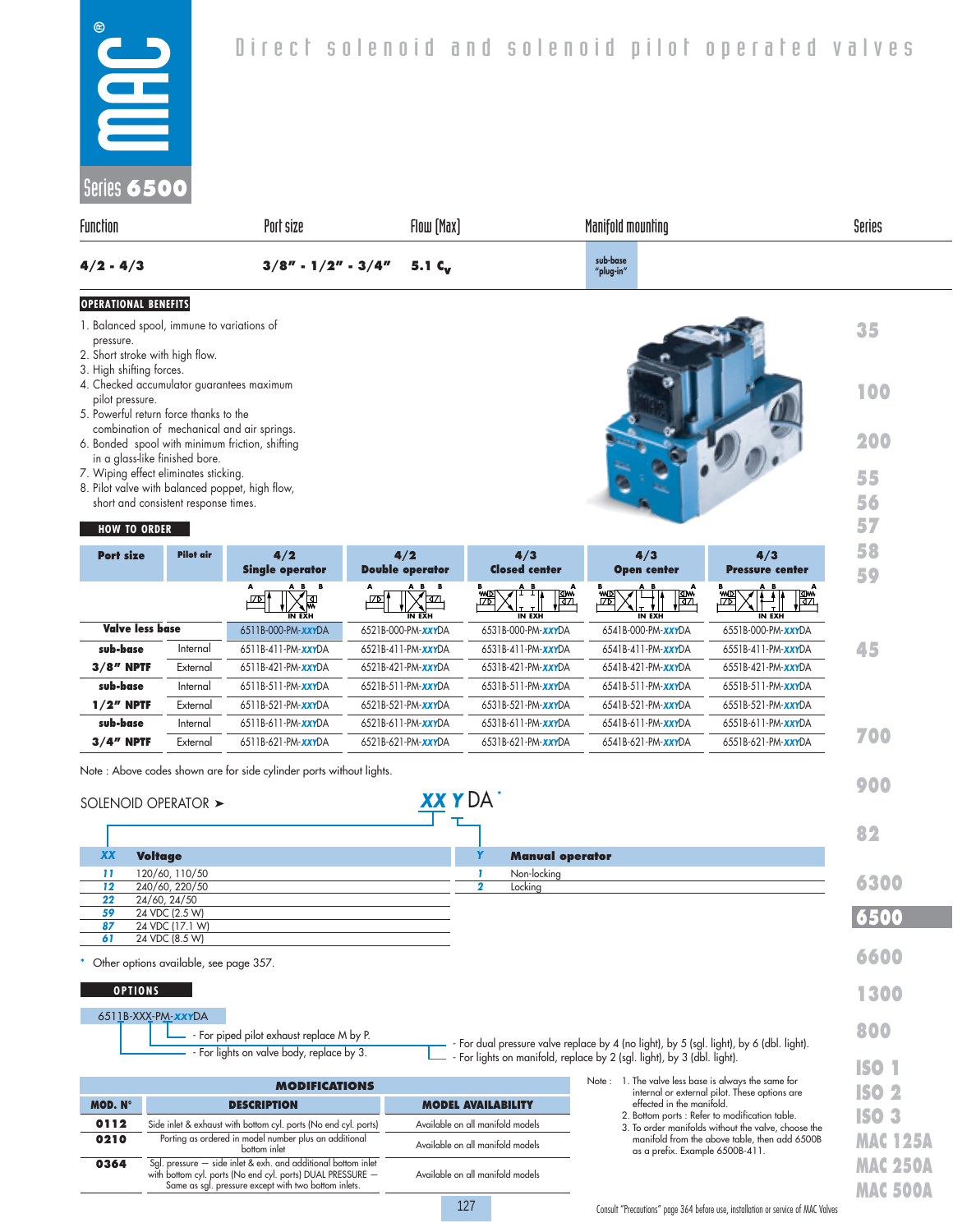



| <b>TECHNICAL DATA</b>                |                                                                                                                                                                                                                                                                                                           |  |  |  |  |  |  |  |
|--------------------------------------|-----------------------------------------------------------------------------------------------------------------------------------------------------------------------------------------------------------------------------------------------------------------------------------------------------------|--|--|--|--|--|--|--|
| Fluid:                               | Compressed air, vacuum, inert gases                                                                                                                                                                                                                                                                       |  |  |  |  |  |  |  |
| Pressure range :                     | Internal pilot : single operator and 3 positions : 25-150 PSI<br>double operator: 10-150 PSI                                                                                                                                                                                                              |  |  |  |  |  |  |  |
|                                      | External pilot : vacuum to 150 PSI                                                                                                                                                                                                                                                                        |  |  |  |  |  |  |  |
| <b>Pilot pressure:</b>               | Single operator and 3 positions: 25-150 PSI Double operator: 10-150 PSI                                                                                                                                                                                                                                   |  |  |  |  |  |  |  |
| Lubrication:                         | Not required, if used select a medium aniline point lubricant (between 180°F to 210°F)                                                                                                                                                                                                                    |  |  |  |  |  |  |  |
| <b>Filtration:</b>                   | 40 μ                                                                                                                                                                                                                                                                                                      |  |  |  |  |  |  |  |
| Temperature range:                   | 0°F to 120°F (-18°C to 50°C)                                                                                                                                                                                                                                                                              |  |  |  |  |  |  |  |
| Flow (at 6 bar, $\Delta P = 1$ bar): | $3/8"$ : (4.5 C <sub>v</sub> ), $1/2"$ : (5.0 C <sub>v</sub> ), $3/4"$ : (5.1 C <sub>v</sub> )                                                                                                                                                                                                            |  |  |  |  |  |  |  |
|                                      |                                                                                                                                                                                                                                                                                                           |  |  |  |  |  |  |  |
| Coil:                                | Epoxy encapsulated - class A wires - Continuous duty                                                                                                                                                                                                                                                      |  |  |  |  |  |  |  |
| Voltage range :                      | -15% to +10% of nominal voltage                                                                                                                                                                                                                                                                           |  |  |  |  |  |  |  |
| <b>Protection:</b>                   | Consult factory                                                                                                                                                                                                                                                                                           |  |  |  |  |  |  |  |
| <b>Power:</b>                        | $\sim$ Inrush: 14.8 VA<br>Holding: 10.9 VA                                                                                                                                                                                                                                                                |  |  |  |  |  |  |  |
|                                      | $= 1$ to 17.1 W                                                                                                                                                                                                                                                                                           |  |  |  |  |  |  |  |
| <b>Response times:</b>               | 24 VDC (8.5 W)<br>Energize: 12 ms<br>De-energize: 12 ms                                                                                                                                                                                                                                                   |  |  |  |  |  |  |  |
|                                      | 120/60<br>Energize: 9-14 ms<br>De-energize: 11-18 ms                                                                                                                                                                                                                                                      |  |  |  |  |  |  |  |
| Spare parts :                        | • Solenoid operator (power $\geq 4$ W) : D1-XXBE, cover mounting screws 35206 and seal 16234.<br>· Pilot valve : PME-XXYDA-BE, including seal 16337. • Pressure seal between valve and base : 16246.<br>• Mounting screw valve to base (x4) : 32201. • Tie-rod (x2) : 19540. • Fastening kit : N-65002-01 |  |  |  |  |  |  |  |
|                                      | • Inlet isolator : 28309. • Exhaust isolator : 28310. • Blank station cover plate : N-65009.                                                                                                                                                                                                              |  |  |  |  |  |  |  |
| Options:                             | • BSPP threads.                                                                                                                                                                                                                                                                                           |  |  |  |  |  |  |  |
| <b>DIMENSIONS</b>                    | Dimensions shown are metric (mm)                                                                                                                                                                                                                                                                          |  |  |  |  |  |  |  |
|                                      | 1/8''<br>EXT. PILOT<br>$2 \times \emptyset$ 6,7                                                                                                                                                                                                                                                           |  |  |  |  |  |  |  |
|                                      | 79,0<br>42,3<br>60,0<br>26,5<br>16,8<br>24.0<br>89.0<br>78,0 44.5<br>$^{4}$ 5,5<br>82,0<br>59,6                                                                                                                                                                                                           |  |  |  |  |  |  |  |

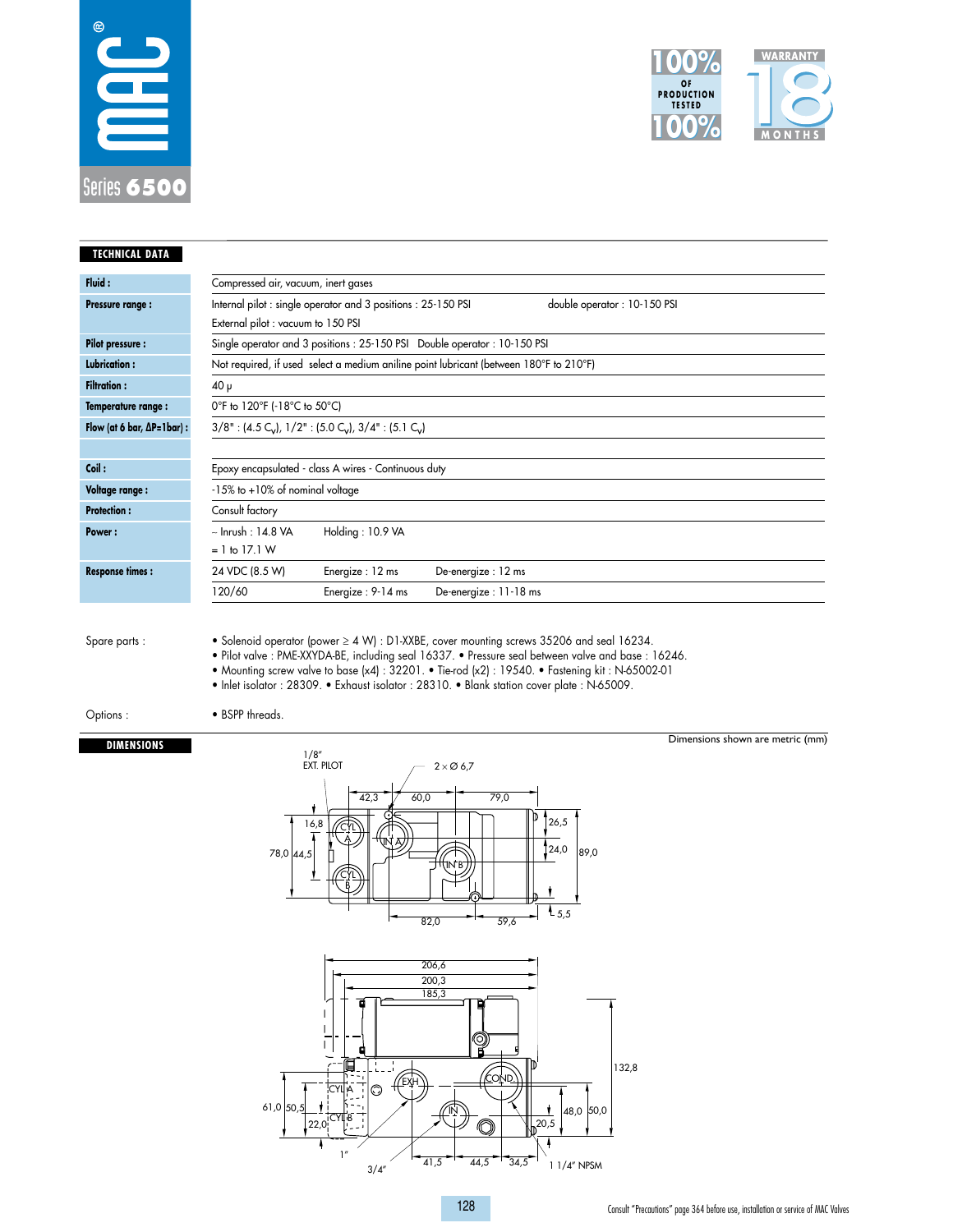Intrinsically Safe Valves



#### **HOW TO ORDER**



# *PILOT VALVE OPTIONS*

| XX - XXYZZ             |                                  |                 |                                  |             |                                                                                                            |                                                                           |                                                                                                                                                               |
|------------------------|----------------------------------|-----------------|----------------------------------|-------------|------------------------------------------------------------------------------------------------------------|---------------------------------------------------------------------------|---------------------------------------------------------------------------------------------------------------------------------------------------------------|
| XX                     | <b>PILOT EXHAUST</b>             | <b>XX</b>       | <b>DC VOLTAGE</b>                |             | <b>MANUAL OPERATOR</b>                                                                                     | <b>ZZ</b>                                                                 | <b>ELECTRICAL CONN.</b>                                                                                                                                       |
| <b>FM</b><br><b>FP</b> | Muffled exhaust<br>Piped exhaust | <b>A5</b><br>A6 | 12 VDC (0.6 W)<br>24 VDC (0.6 W) | 0<br>3<br>4 | No operator<br>Non-locking Recessed (std.)<br>Locking Recessed<br>Non-locking Extended<br>Locking Extended | DA<br><b>BA</b><br><b>CA</b><br><b>JB</b><br><b>JM</b><br><b>JA</b><br>IJ | Plug-in (standard)<br><b>Non Plug-In</b><br>Grommet<br>Conduit 1/2" NPS<br>Rectangular Plug-in<br>Rectangular Male only<br>Square Plug-in<br>Square Male only |

349

**NOTE:** 1. The valve less base is always the same for internal or external pilot. These options are effected in the base or manifold.

- 2. Bottom ports: Refer to modification table below.
- 3. Manifold Accessories: Inlet Isolator #28309. Exhaust Isolator #28310.

#### **MODIFICATIONS**

|      | <b>MOD. NO. DESCRIPTION</b>                                                 |
|------|-----------------------------------------------------------------------------|
| 0002 | Bottom inlet, exhaust, & cylinder ports (no side ports)                     |
| 0004 | Full side porting and additional bottom inlet, exhausts, and cylinder ports |
| 0112 | Side inlet & exhaust with bottom cylinder ports (no end cylinder ports)     |
| 0210 | Porting as ordered in model number plus an additional bottom inlet          |
| 0364 | Single Pressure - Side inlet & exhaust and additional bottom inlet          |
|      | with bottom cylinder ports (no end cylinder ports)                          |
|      | Dual Pressure - Same as single pressure except with two bottom inlets       |

#### **MODEL AVAILABILITY**

Available on individual base 3/8" & 1/2" only Available on individual base 3/8" only Available on all manifold models Available on all manifold models Available on all manifold models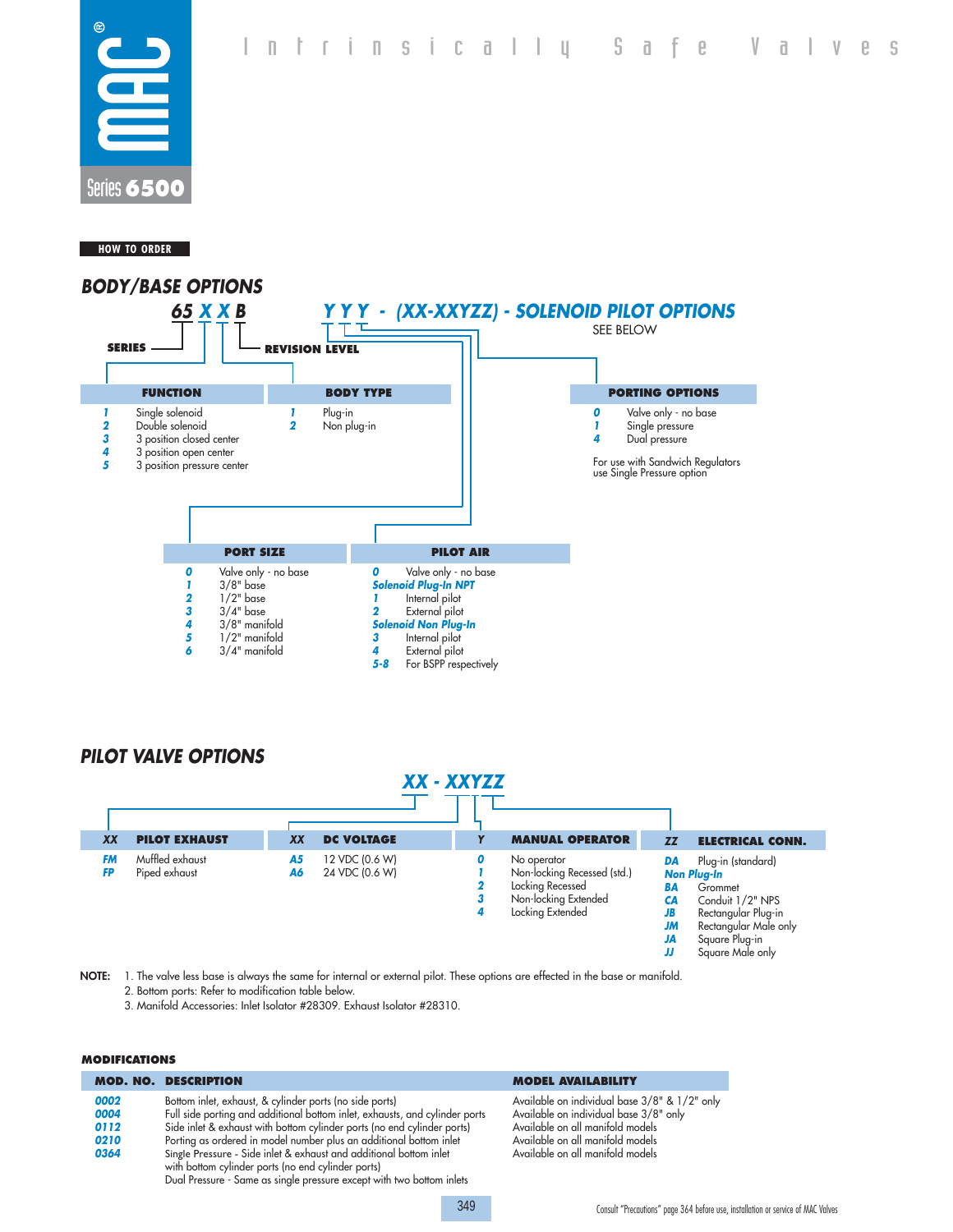

**Codification table for voltages / Manual operator / Electrical connection / Wire length**

| VALVE CODE $\blacktriangleright$                                                                                                                                                            | - XX Y ZZ (-VV)<br>1234                                                            |
|---------------------------------------------------------------------------------------------------------------------------------------------------------------------------------------------|------------------------------------------------------------------------------------|
| <b>OPTIONS AVAILABLE FOR</b>                                                                                                                                                                | <b>OPTIONS AVAILABLE FOR</b>                                                       |
| - valves type 100 Series<br>- pilot valves "CNOMO"                                                                                                                                          | - valves type 200 Series                                                           |
| - Pilot operated valves with pilots type 100 Series<br>Series: 55 - 56 - 700 - 800 - 900<br>$-6300 - 6500 - 6600 - 1300$<br>$-$ ISO 1 $-$ ISO 2 $-$ ISO 3.<br>- MAC 125 - MAC 250 - MAC 500 | - pilot operated valves with pilots type 200 Series<br>Series: 200 - 57 - 58 - 59. |
| - Pilot operated valves with pilots "CNOMO"<br>Series: ISO1 - ISO2 - ISO3                                                                                                                   |                                                                                    |

 $0$  p t i  $0$  n s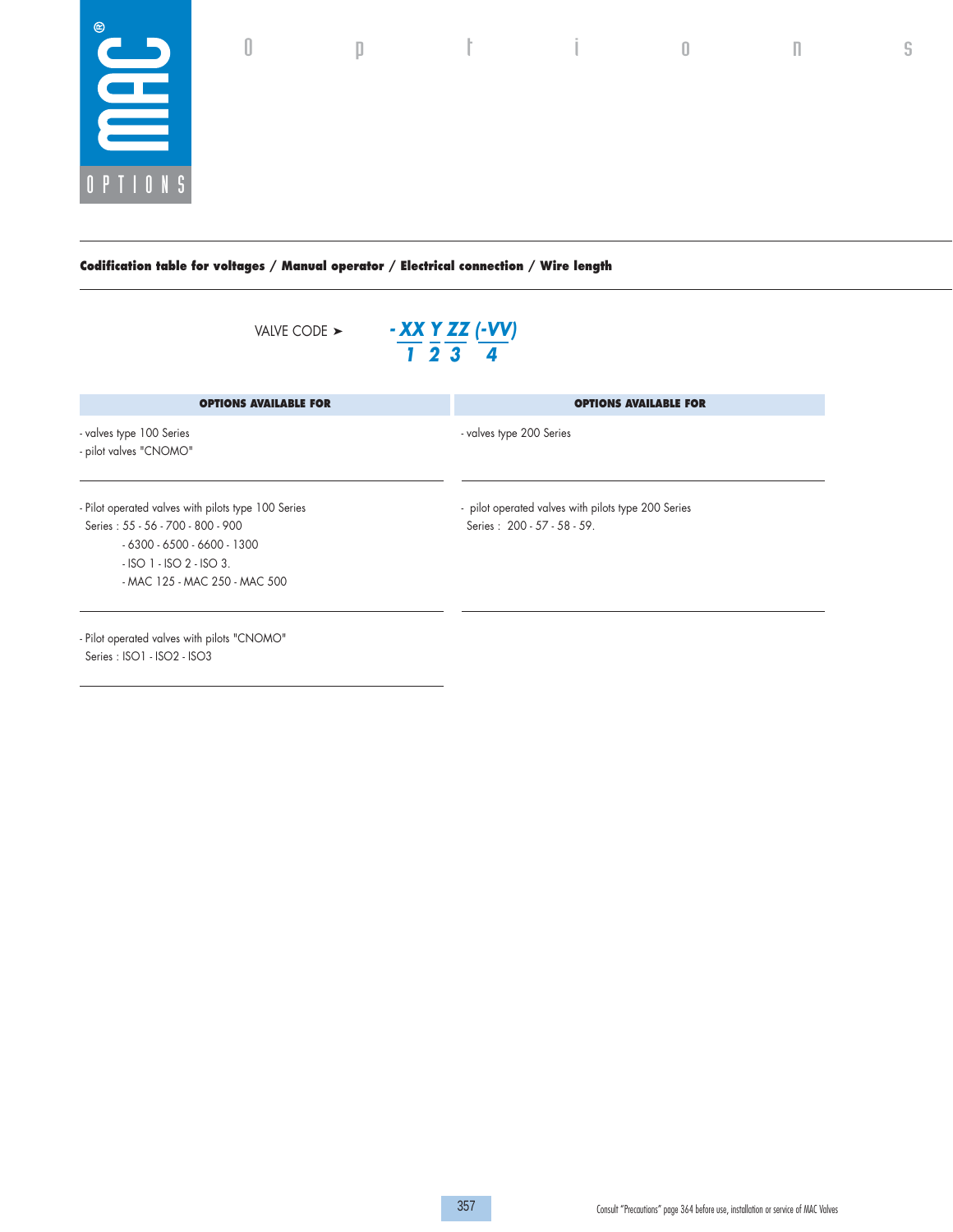

Used on valve series: 100, 55, 56, 700, 800, 900, 6300, 6500, 6600, 1300, MVA1C,<br>MVA2B, MVA3B, MAC125, MAC250, MAC500.

Used on valve series: 200, 57, 58, 59.

|                          | 1. VOLTAGE (100 Serie type coil)                |              | 1. VOLTAGE (200 Serie type coil) |
|--------------------------|-------------------------------------------------|--------------|----------------------------------|
| ZZ<br>- XX<br>Y          | <b>VOLTAGE</b>                                  | - XX Y<br>ZZ | <b>VOLTAGE</b>                   |
| 11                       | 120/60, 110/50                                  | 11           | 120/60, 110/50, 24 VDC (6 W)     |
| 12                       | 240/60, 220/50                                  | 12           | 240/60, 220/50                   |
| 13                       | 100/60, 100/50                                  | 13           | 100/60, 100/50                   |
| 15                       | 200/60, 200 / 50                                | 14           | 200/60, 200/50                   |
| 16                       | 10/60                                           | 20           | 6/60                             |
| 20                       | 6/60                                            | 21           | 12/60                            |
| 21                       | 12/50, 12/60                                    | 22           | 24/60, 24/50                     |
| 22                       | 24/60, 24/50                                    | 23           | 32/60, 32/50                     |
| 23                       | 32/60, 32/50                                    | 24           | 48/60, 42/50                     |
| 24                       | 48/60, 42/50                                    | 25           | 240/50                           |
| $26*$                    | 380/50, 440/50, 440/60, 480/60                  | 26           | 480/60, 440/50                   |
| 29                       | 220/60                                          | 27           | 127/60                           |
| 34                       | 127/50, 120/50                                  | 28           | 415/50                           |
| 35                       | 48/50                                           | 29           | 220/60                           |
| 36                       | 16/60                                           | 30           | 380/50                           |
| B1                       | 24/50                                           | 31           | 550/60, 550/50                   |
| 50                       | 24 VDC (6 W)                                    | 32           | 120/60, 110/50                   |
| 51                       | 24 VDC (4 W)                                    | 33           | 600/60                           |
| 54                       | 12 VDC (4 W)                                    | 34           | 127/50                           |
| 55                       | 12 VDC (6 W)                                    | 35           | 48/50                            |
| 57                       | 12 VDC (2.5 W)                                  | 50           | 24 VDC (6 W)                     |
| 59                       | 24 VDC (2.5 W)                                  | 51           | 24 VDC (4.5 W)                   |
| 60                       | 12 VDC (8.5 W)                                  | 52           | 24 VDC (2.5 W)                   |
| 61                       | 24 VDC (8.5 W)                                  | 53           | 24 VDC (1.0 W)                   |
| 64                       | 6 VDC (6 W)                                     | 55           | 12 VDC (6 W)                     |
| 65                       | 32 VDC (7 W)                                    | 57           | 12 VDC (2.5 W)                   |
| 66                       | 48 VDC (5.8 W)                                  | 58           | 48 VDC (2.5 W)                   |
| 67                       | 64 VDC (7.5 W)                                  | 60           | 12 VDC (9.5 W)                   |
| 68                       | 120 VDC (6.4 W)                                 | 61           | 24 VDC (8.5 W)                   |
| 69*                      | 220 VDC (8.7 W), 250 VDC (11.2 W)               | 64           | 6 VDC (8.5 W)                    |
| 75                       | 90 VDC (8.8 W)                                  | 65           | 32 VDC (10 W)                    |
| $76*$                    | 100 VDC (6.9 W)                                 | 66           | 48 VDC (11.5 W)                  |
| 84*                      | 125 VDC (10.9 W)                                | 67           | 64 VDC (10.5 W)                  |
| $87*$                    | 24 VDC (17.1 W)                                 | 68           | 120 VDC (12.3 W)                 |
| 88*                      | 12 VDC (17.4 W)                                 | 69           | 250 VDC (9.2 W)                  |
| 89*                      | 36 VDC (18.8 W)                                 | 71           | 8 VDC (8.2 W)                    |
| 90                       | 28 VDC (8.2 W)                                  | 72           | 24 VDC (12 W)                    |
| 91*                      | 6 VDC (10.6 W)                                  | 73           | 198 VDC (10 W)                   |
| 92                       | 190 VDC (6.5 W)                                 | 74           | 72 VDC (11.3 W)                  |
| 94                       | 3 VDC (7 W)                                     | 75           | 90 VDC (11.3 W)                  |
| 95                       | 38 VDC (6.4 W)                                  | 76           | 100 VDC (9 W)                    |
| A1                       | 24 VDC (1 W)                                    | 77           | 220 VDC (10 W), 230 VDC (11.6 W) |
| A2                       | 12 VDC (1 W)                                    | 78*          | 24 VDC (24 W)                    |
| A3                       | 9 VDC (1 W)                                     | 80           | 55 VDC (10.6 W)                  |
|                          | MOD. DD01: Protection diode (DC) - MAX. 8.5W    | 82           | 170 VDC (11.1 W)                 |
|                          | MOD. MOV1: Protection varistor (AC) - MAX. 8.5W | 83           | 15 VDC (8.1 W)                   |
| * Voltages are CLSF only |                                                 | 84           | 125 VDC (10 W)                   |
|                          |                                                 | 86           | 36 VDC (11 W)                    |
|                          |                                                 | $93*$        | 12 VDC (24 W)                    |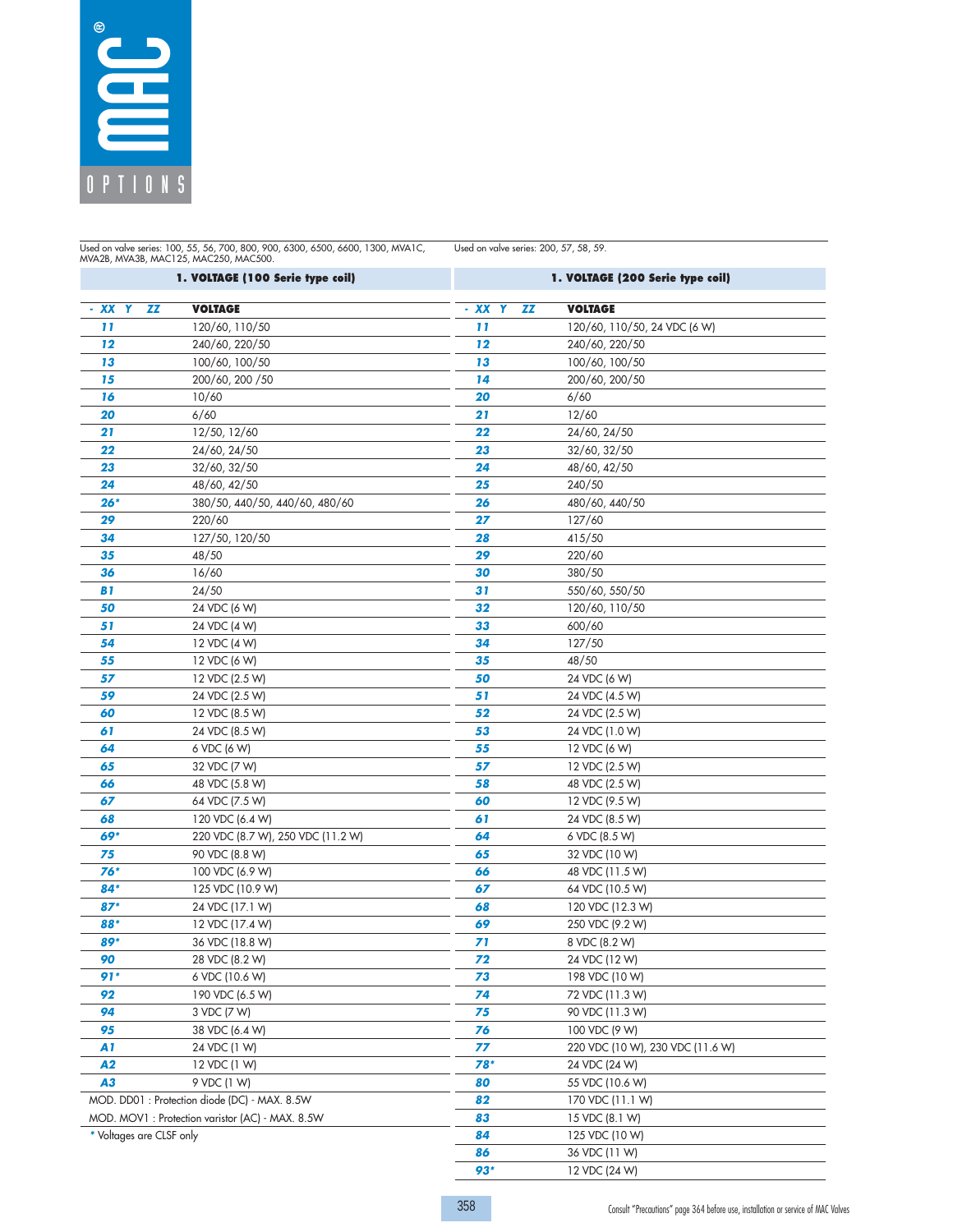

## **2. MANUAL OPERATOR (Common options for 100 & 200 Series type coils)**

| - XX Y ZZ | <b>MANUAL OPERATOR</b> |                                             |                                 |
|-----------|------------------------|---------------------------------------------|---------------------------------|
|           | No operator            | 5*                                          | No Operator with Light          |
|           | Non-locking recessed   |                                             | Non-Locking Recessed with Light |
|           | Locking recessed       |                                             | Locking Recessed with Light     |
|           | Non-locking extended   | R*                                          | Non-Locking Extended with Light |
|           | Locking extended       | $\mathbf{o}$                                | Locking Extended with Light     |
|           |                        | Lights used with "AA" electrical connection |                                 |

# **3. ELECTRICAL CONNECTION (100 Serie type coil)**

**3. ELECTRICAL CONNECTION (200 Serie type coil)**

O p t i o n s

| - XX Y | <b>ZZ</b>  | <b>ELECTRICAL CONNECTION</b>     | - XX Y | <b>ZZ</b>  | <b>ELECTRICAL CONNECTION</b>         |
|--------|------------|----------------------------------|--------|------------|--------------------------------------|
|        | AA         | Wiring box with 1/2" NPS conduit |        | AA         | Wiring box with 1/2" NPS conduit     |
|        | <b>BA</b>  | Flying leads                     |        | <b>BA</b>  | Flying leads                         |
|        | CA         | 1/2" NPS conduit                 |        | CA         | 1/2" NPS conduit                     |
|        | cc         | 1/2" NPT conduit                 |        | cc         | 1/2" NPT conduit                     |
|        | FA         | Military type 2 PIN              |        | EA         | Explosion proof (200 Series)         |
|        | GA         | Military type 3 PIN              |        | EA         | Explosion proof (57, 58 & 59 Series) |
|        | <b>HA</b>  | AA with ground wire              |        | FA         | Military type 2 PIN                  |
|        | <b>JA*</b> | Square connector                 |        | <b>GA</b>  | Military type 3 PIN                  |
|        | <b>JB</b>  | Rectangular connector            |        | <b>HA</b>  | AA with ground wire                  |
|        | $JC^*$     | Square connector with light      |        | <b>JA*</b> | Square connector                     |
|        | <b>JD</b>  | Rectangular connector with light |        | <b>JC</b>  | Square connector with light          |
|        | JE         | Square connector on top          |        | JJ         | Square connector, male only          |
|        |            | (ISO2, ISO3)                     |        | <b>NA</b>  | CA with ground wire                  |
|        | <b>JF</b>  | Rectangular connector on top     |        | <b>NC</b>  | CC with ground wire                  |
|        |            | (ISO1, ISO2, ISO3)               |        |            |                                      |
|        | JG         | JE with light                    |        |            |                                      |
|        | <b>JH</b>  | JF with light                    |        |            |                                      |
|        | IJ         | Square connector, male only      |        |            |                                      |
|        | <b>JM</b>  | Rectangular connector, male only |        |            |                                      |
|        | <b>MA</b>  | Electrical common conduit        |        |            |                                      |
|        |            | (100 Series-Manifold/900 Series) |        |            |                                      |
|        | MB         | Electrical common conduit        |        |            |                                      |
|        |            | (100 Series-Stacking/700 Series) |        |            |                                      |
|        | <b>NA</b>  | CA with ground wire              |        |            |                                      |
|        | <b>NC</b>  | CC with ground wire              |        |            |                                      |

RA 3/8" NPS conduit *\** Not to be used with 100, 800 and 900 Series manifold mounting